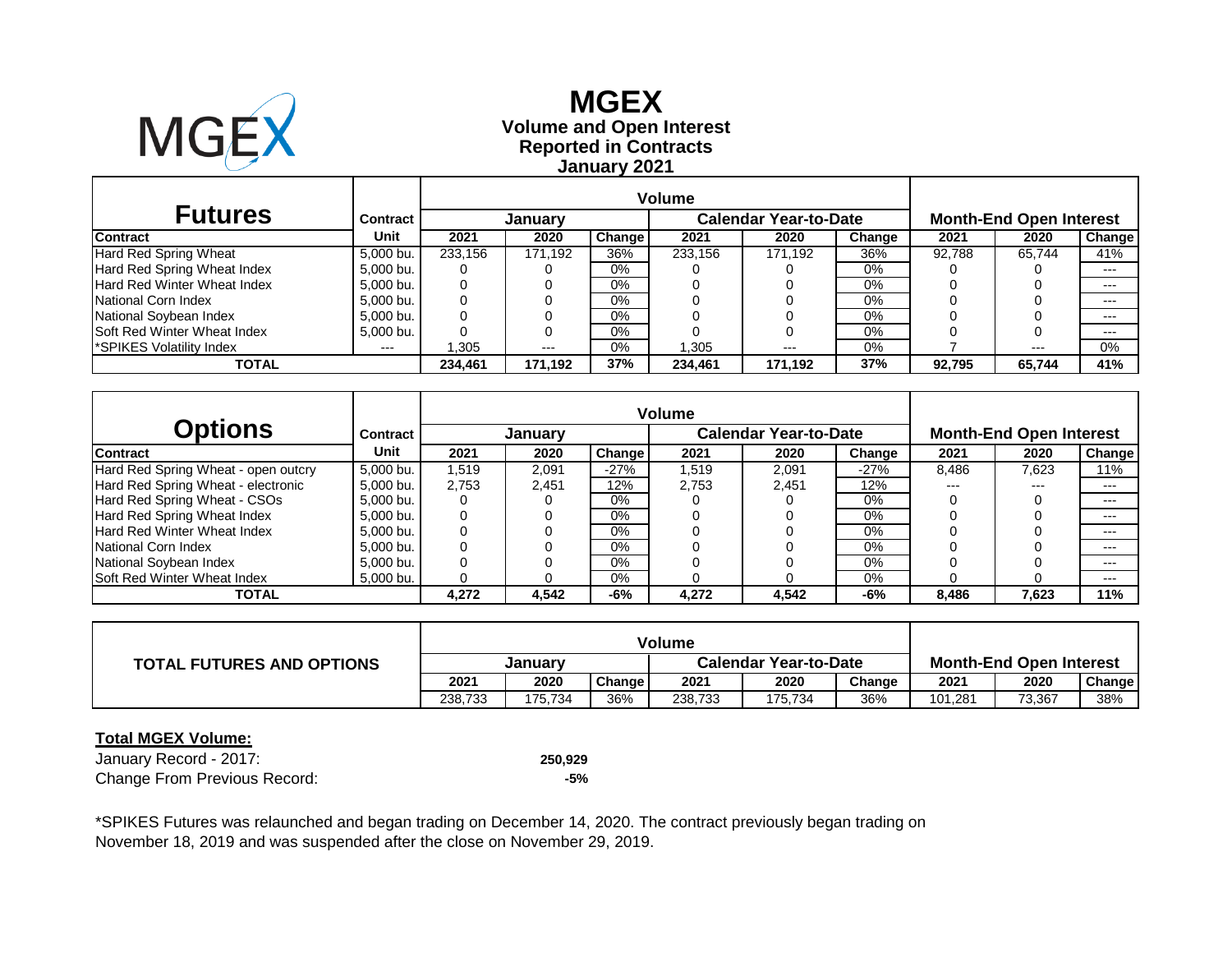

## **Reported in Contracts Volume and Open Interest MGEX February 2021**

| <b>Futures</b>                     | Contract  |         | <b>February</b> |        |         | <b>Calendar Year-to-Date</b> |        | <b>Month-End Open Interest</b> |        |               |  |
|------------------------------------|-----------|---------|-----------------|--------|---------|------------------------------|--------|--------------------------------|--------|---------------|--|
| <b>Contract</b>                    | Unit      | 2021    | 2020            | Change | 2021    | 2020                         | Change | 2021                           | 2020   | <b>Change</b> |  |
| Hard Red Spring Wheat              | 5,000 bu. | 286.359 | 259,360         | 10%    | 519.515 | 430,552                      | 21%    | 82.375                         | 67.229 | 23%           |  |
| Hard Red Spring Wheat Index        | 5,000 bu. | O       |                 | 0%     |         |                              | 0%     |                                |        | $---$         |  |
| <b>Hard Red Winter Wheat Index</b> | 5,000 bu. | 0       |                 | $0\%$  |         |                              | $0\%$  |                                |        | $---$         |  |
| National Corn Index                | 5,000 bu. | 0       |                 | $0\%$  |         |                              | 0%     |                                |        | $---$         |  |
| National Soybean Index             | 5,000 bu. | 0       |                 | $0\%$  |         |                              | 0%     |                                |        | $---$         |  |
| <b>Soft Red Winter Wheat Index</b> | 5,000 bu. | 0       |                 | $0\%$  |         |                              | 0%     |                                |        | $---$         |  |
| <b>SPIKES Volatility Index</b>     | $---$     | 326     | ---             | $0\%$  | .631    | $---$                        | 0%     |                                | $---$  | 0%            |  |
| TOTAL                              |           | 286.685 | 259.360         | 11%    | 521.146 | 430.552                      | 21%    | 82.382                         | 67.229 | 23%           |  |

|                                     |                 | <b>Volume</b> |                 |        |       |                              |        |       |                                |        |
|-------------------------------------|-----------------|---------------|-----------------|--------|-------|------------------------------|--------|-------|--------------------------------|--------|
| <b>Options</b>                      | <b>Contract</b> |               | <b>February</b> |        |       | <b>Calendar Year-to-Date</b> |        |       | <b>Month-End Open Interest</b> |        |
| <b>Contract</b>                     | Unit            | 2021          | 2020            | Change | 2021  | 2020                         | Change | 2021  | 2020                           | Change |
| Hard Red Spring Wheat - open outcry | 5.000 bu.       | 871           | 836             | 4%     | 2,390 | 2.927                        | $-18%$ | 7.177 | 3.724                          | 93%    |
| Hard Red Spring Wheat - electronic  | 5,000 bu.       | 2,256         | 1,566           | 44%    | 5,009 | 4.017                        | 25%    | ---   | $---$                          | $---$  |
| Hard Red Spring Wheat - CSOs        | 5.000 bu.       |               |                 | $0\%$  |       |                              | 0%     |       |                                | $---$  |
| Hard Red Spring Wheat Index         | 5,000 bu.       | 0             |                 | $0\%$  |       |                              | $0\%$  |       |                                | $---$  |
| <b>Hard Red Winter Wheat Index</b>  | 5.000 bu.       |               |                 | $0\%$  |       |                              | $0\%$  |       |                                | $---$  |
| National Corn Index                 | 5.000 bu.       |               |                 | $0\%$  |       |                              | $0\%$  |       |                                | $---$  |
| National Soybean Index              | 5.000 bu.       |               |                 | $0\%$  |       |                              | 0%     |       |                                | $---$  |
| Soft Red Winter Wheat Index         | 5,000 bu.       |               |                 | $0\%$  |       |                              | 0%     |       |                                | $---$  |
| TOTAL                               |                 | 3.127         | 2.402           | 30%    | 7.399 | 6.944                        | 7%     | 7.177 | 3.724                          | 93%    |

| <b>TOTAL FUTURES AND OPTIONS</b> | February |         |        | <b>Calendar Year-to-Date</b> |         |        | <b>Month-End Open Interest</b> |        |               |
|----------------------------------|----------|---------|--------|------------------------------|---------|--------|--------------------------------|--------|---------------|
|                                  | 2021     | 2020    | Change | 2021                         | 2020    | Change | 2021                           | 2020   | <b>Change</b> |
|                                  | 289.812  | 261.762 | 11%    | 528.545                      | 437.496 | 21%    | 89,559                         | 70,953 | 26%           |

#### **Total MGEX Volume:**

February Record - 2021: **289,812** Change From Previous Record: **11%** February 2020: 261,762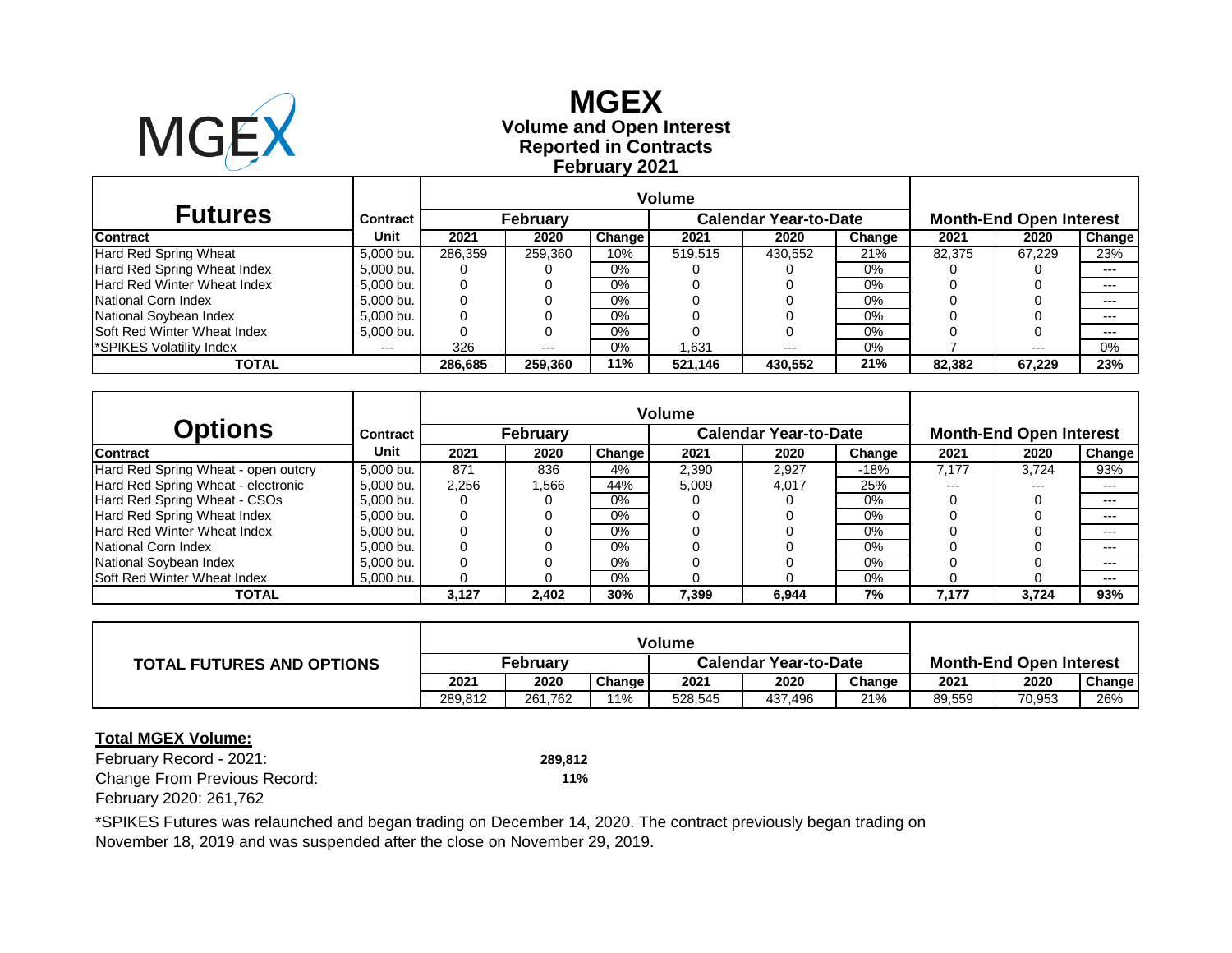

## **Reported in Contracts Volume and Open Interest MGEX March 2021**

| <b>Futures</b>                     | Contract  |         | March   |               |         | <b>Calendar Year-to-Date</b> |        | <b>Month-End Open Interest</b> |        |               |  |
|------------------------------------|-----------|---------|---------|---------------|---------|------------------------------|--------|--------------------------------|--------|---------------|--|
| <b>Contract</b>                    | Unit      | 2021    | 2020    | <b>Change</b> | 2021    | 2020                         | Change | 2021                           | 2020   | <b>Change</b> |  |
| Hard Red Spring Wheat              | 5,000 bu. | 252.526 | 274.682 | -8%           | 772.041 | 705.234                      | 9%     | 79.238                         | 75.565 | 5%            |  |
| Hard Red Spring Wheat Index        | 5,000 bu. | O       |         | 0%            |         |                              | 0%     |                                |        | $---$         |  |
| <b>Hard Red Winter Wheat Index</b> | 5,000 bu. | 0       |         | $0\%$         |         |                              | $0\%$  |                                |        | $---$         |  |
| National Corn Index                | 5,000 bu. | 0       |         | $0\%$         |         |                              | 0%     |                                |        | $---$         |  |
| National Soybean Index             | 5,000 bu. | 0       |         | $0\%$         |         |                              | 0%     |                                |        | $---$         |  |
| <b>Soft Red Winter Wheat Index</b> | 5,000 bu. | 0       |         | $0\%$         |         |                              | 0%     |                                |        | $---$         |  |
| <b>SPIKES Volatility Index</b>     | $---$     | 232     | ---     | $0\%$         | .863    | ---                          | 0%     |                                | $-- -$ | 0%            |  |
| TOTAL                              |           | 252.758 | 274.682 | -8%           | 773.904 | 705.234                      | 10%    | 79,239                         | 75.565 | 5%            |  |

|                                     |                 | <b>Volume</b> |              |        |        |                              |        |        |                                |               |
|-------------------------------------|-----------------|---------------|--------------|--------|--------|------------------------------|--------|--------|--------------------------------|---------------|
| <b>Options</b>                      | <b>Contract</b> |               | <b>March</b> |        |        | <b>Calendar Year-to-Date</b> |        |        | <b>Month-End Open Interest</b> |               |
| <b>Contract</b>                     | Unit            | 2021          | 2020         | Change | 2021   | 2020                         | Change | 2021   | 2020                           | <b>Change</b> |
| Hard Red Spring Wheat - open outcry | 5.000 bu.       | 1.452         | 1.054        | 38%    | 3.842  | 3.981                        | $-3%$  | 12.543 | 5,043                          | 149%          |
| Hard Red Spring Wheat - electronic  | 5,000 bu.       | 5,407         | 1.893        | 186%   | 10.416 | 5.910                        | 76%    | ---    | $---$                          | $---$         |
| Hard Red Spring Wheat - CSOs        | 5.000 bu.       |               |              | $0\%$  |        |                              | 0%     |        |                                | $---$         |
| Hard Red Spring Wheat Index         | 5,000 bu.       | 0             |              | $0\%$  |        |                              | 0%     |        |                                | $---$         |
| <b>Hard Red Winter Wheat Index</b>  | 5.000 bu.       |               |              | $0\%$  |        |                              | $0\%$  |        |                                | $---$         |
| National Corn Index                 | 5.000 bu.       |               |              | $0\%$  |        |                              | $0\%$  |        |                                | $---$         |
| National Soybean Index              | 5.000 bu.       |               |              | $0\%$  |        |                              | 0%     |        |                                | $---$         |
| Soft Red Winter Wheat Index         | 5,000 bu.       |               |              | $0\%$  |        |                              | 0%     |        |                                | $---$         |
| TOTAL                               |                 | 6.859         | 2,947        | 133%   | 14.258 | 9.891                        | 44%    | 12.543 | 5,043                          | 149%          |

| <b>TOTAL FUTURES AND OPTIONS</b> | March   |         |        | <b>Calendar Year-to-Date</b> |         |        | <b>Month-End Open Interest</b> |        |        |  |
|----------------------------------|---------|---------|--------|------------------------------|---------|--------|--------------------------------|--------|--------|--|
|                                  | 2021    | 2020    | Change | 2021                         | 2020    | Change | 2021                           | 2020   | Change |  |
|                                  | 259.617 | 277.629 | -6%    | 788.162                      | 715.125 | 10%    | 91.782                         | 80,608 | 14%    |  |

#### **Total MGEX Volume:**

March Record - 2020: **277,629** Change From Previous Record: **-6%**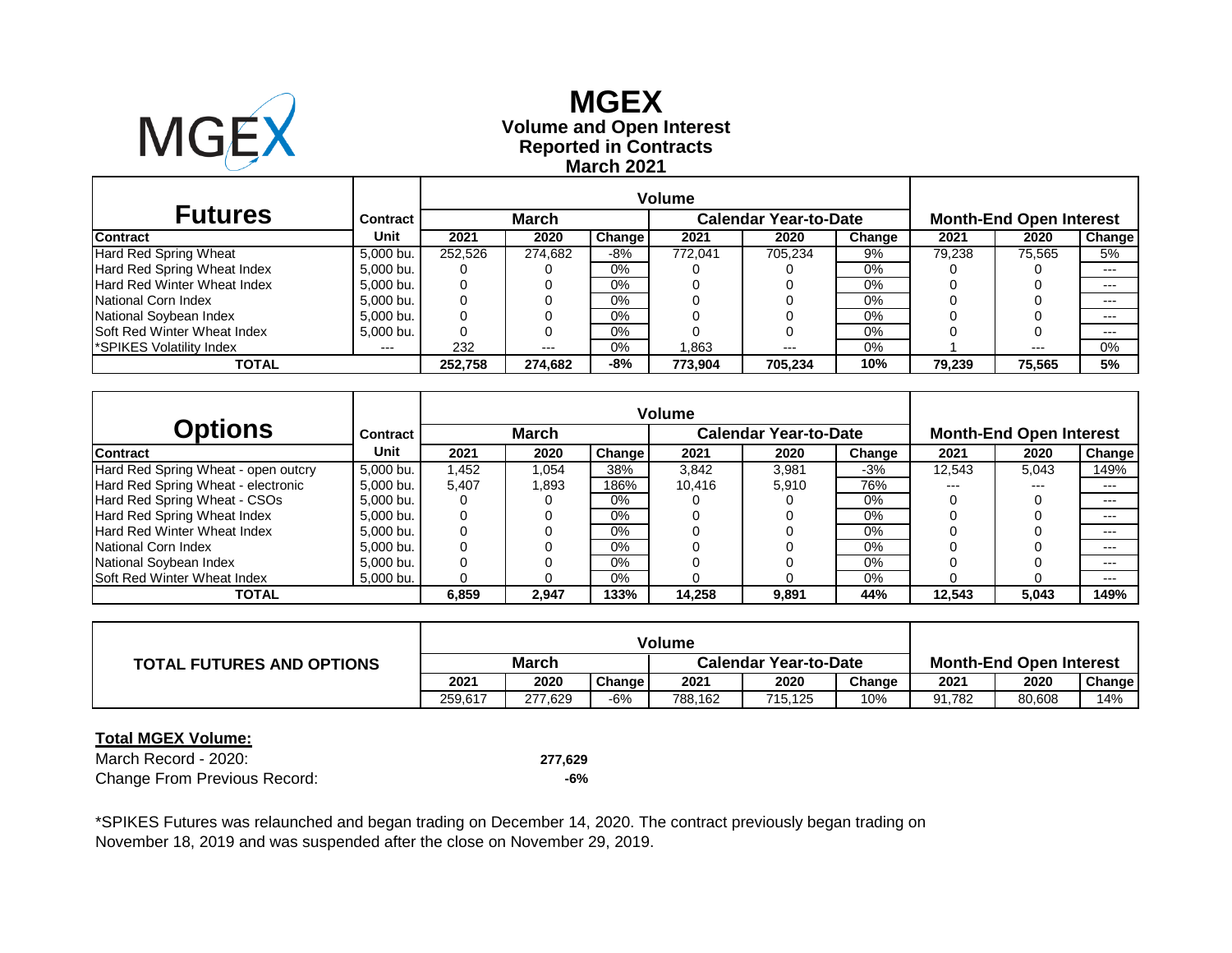

## **Reported in Contracts Volume and Open Interest MGEX April 2021**

| <b>Futures</b>                     | Contract  |         | <b>April</b> |        |           | <b>Calendar Year-to-Date</b> | <b>Month-End Open Interest</b> |        |        |         |
|------------------------------------|-----------|---------|--------------|--------|-----------|------------------------------|--------------------------------|--------|--------|---------|
| <b>Contract</b>                    | Unit      | 2021    | 2020         | Change | 2021      | 2020                         | Change                         | 2021   | 2020   | Change  |
| Hard Red Spring Wheat              | 5,000 bu. | 310.914 | 253.480      | 23%    | 1,082,955 | 958.714                      | 13%                            | 74.263 | 68.674 | 8%      |
| Hard Red Spring Wheat Index        | 5,000 bu. | O       |              | $0\%$  |           |                              | 0%                             |        |        | $---$   |
| <b>Hard Red Winter Wheat Index</b> | 5,000 bu. | 0       |              | $0\%$  |           |                              | $0\%$                          |        |        | $---$   |
| National Corn Index                | 5,000 bu. | 0       |              | $0\%$  |           |                              | $0\%$                          |        |        | $---$   |
| National Soybean Index             | 5,000 bu. | 0       |              | 0%     |           |                              | 0%                             |        |        | $- - -$ |
| Soft Red Winter Wheat Index        | 5,000 bu. |         |              | 0%     |           |                              | 0%                             |        |        | $---$   |
| SPIKES Volatility Index            | $---$     | .561    | $---$        | $0\%$  | 3.424     | $---$                        | 0%                             |        | $---$  | 0%      |
| TOTAL                              |           | 312.475 | 253,480      | 23%    | 1,086,379 | 958,714                      | 13%                            | 74,271 | 68.674 | 8%      |

|                                     |                 | <b>Volume</b> |       |        |        |                              |        |                                |       |        |  |
|-------------------------------------|-----------------|---------------|-------|--------|--------|------------------------------|--------|--------------------------------|-------|--------|--|
| Options                             | <b>Contract</b> |               | April |        |        | <b>Calendar Year-to-Date</b> |        | <b>Month-End Open Interest</b> |       |        |  |
| <b>Contract</b>                     | Unit            | 2021          | 2020  | Change | 2021   | 2020                         | Change | 2021                           | 2020  | Change |  |
| Hard Red Spring Wheat - open outcry | 5.000 bu.       | 3,397         | 693   | 390%   | 7,239  | 4.674                        | 55%    | 12.628                         | 3,970 | 218%   |  |
| Hard Red Spring Wheat - electronic  | 5,000 bu.       | 6,335         | 2.103 | 201%   | 16.751 | 8.013                        | 109%   | $---$                          | $---$ | $---$  |  |
| Hard Red Spring Wheat - CSOs        | 5.000 bu.       |               |       | $0\%$  |        |                              | $0\%$  |                                |       | $---$  |  |
| Hard Red Spring Wheat Index         | 5,000 bu.       |               |       | 0%     |        |                              | $0\%$  |                                |       | $---$  |  |
| <b>Hard Red Winter Wheat Index</b>  | 5.000 bu.       |               |       | 0%     |        |                              | 0%     |                                |       | $---$  |  |
| National Corn Index                 | 5.000 bu.       |               |       | $0\%$  |        |                              | $0\%$  |                                |       | $---$  |  |
| National Soybean Index              | 5,000 bu.       |               |       | $0\%$  |        |                              | $0\%$  |                                |       | $---$  |  |
| Soft Red Winter Wheat Index         | 5,000 bu.       |               |       | $0\%$  |        |                              | $0\%$  |                                |       | $---$  |  |
| <b>TOTAL</b>                        |                 | 9.732         | 2.796 | 248%   | 23.990 | 12.687                       | 89%    | 12.628                         | 3,970 | 218%   |  |

|                                  | Volume  |         |        |                              |         |        |                                |        |               |
|----------------------------------|---------|---------|--------|------------------------------|---------|--------|--------------------------------|--------|---------------|
| <b>TOTAL FUTURES AND OPTIONS</b> | April   |         |        | <b>Calendar Year-to-Date</b> |         |        | <b>Month-End Open Interest</b> |        |               |
|                                  | 2021    | 2020    | Change | 2021                         | 2020    | Change | 2021                           | 2020   | <b>Change</b> |
|                                  | 322,207 | 256,276 | 26%    | ,110,369                     | 971.401 | 14%    | 86,899                         | 72.644 | 20%           |

#### **Total MGEX Volume:**

April Record - 2021: **322,207** Change From Previous Record: **18%** April 2018: 272,068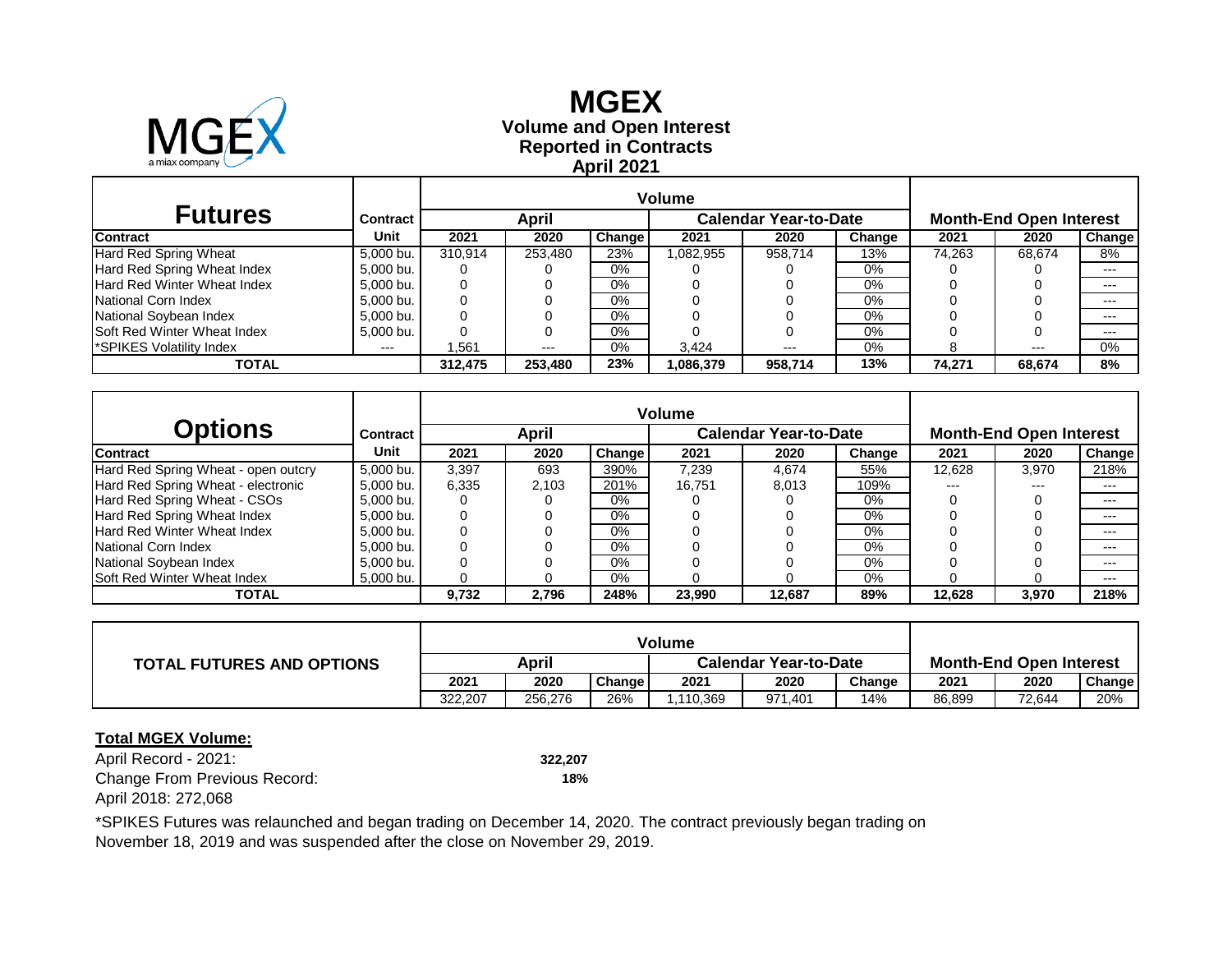

## **Reported in Contracts Volume and Open Interest MGEX May 2021**

| <b>Futures</b>                     | Contract  |         | Mav     |               |           | <b>Calendar Year-to-Date</b> |        | <b>Month-End Open Interest</b> |        |         |  |
|------------------------------------|-----------|---------|---------|---------------|-----------|------------------------------|--------|--------------------------------|--------|---------|--|
| Contract                           | Unit      | 2021    | 2020    | <b>Change</b> | 2021      | 2020                         | Change | 2021                           | 2020   | Change  |  |
| Hard Red Spring Wheat              | 5.000 bu. | 248.590 | 132.684 | 87%           | 331,545   | 1,091,398                    | 22%    | 78.344                         | 73.734 | 6%      |  |
| Hard Red Spring Wheat Index        | 5,000 bu. | 0       |         | $0\%$         |           |                              | 0%     |                                |        | $- - -$ |  |
| Hard Red Winter Wheat Index        | 5.000 bu. |         |         | 0%            |           |                              | $0\%$  |                                |        | $- - -$ |  |
| National Corn Index                | 5.000 bu. |         |         | 0%            |           |                              | $0\%$  |                                |        | $-- -$  |  |
| National Soybean Index             | 5.000 bu. | 0       |         | 0%            |           |                              | $0\%$  |                                |        | $- - -$ |  |
| <b>Soft Red Winter Wheat Index</b> | 5,000 bu. | 0       |         | 0%            |           |                              | 0%     |                                |        | $- - -$ |  |
| <b>SPIKES Volatility Index</b>     | $---$     | 4.256   | $---$   | 0%            | 7.680     | $---$                        | 0%     | 56                             | $---$  | $0\%$   |  |
| <sup>*</sup> Corporate Tax         | $---$     |         | $---$   | 0%            |           | ---                          | 0%     |                                | $---$  | $---$   |  |
| TOTAL                              |           | 252.846 | 132.684 | 91%           | 1,339,225 | 1,091,398                    | 23%    | 78.400                         | 73.734 | 6%      |  |

|                                     |           | Volume   |       |               |        |                              |                                |        |         |               |
|-------------------------------------|-----------|----------|-------|---------------|--------|------------------------------|--------------------------------|--------|---------|---------------|
| <b>Options</b>                      | Contract  |          | May   |               |        | <b>Calendar Year-to-Date</b> | <b>Month-End Open Interest</b> |        |         |               |
| Contract                            | Unit      | 2021     | 2020  | <b>Change</b> | 2021   | 2020                         | Change                         | 2021   | 2020    | <b>Change</b> |
| Hard Red Spring Wheat - open outcry | 5.000 bu. | 2,210    | 486   | 355%          | 9.449  | 5.160                        | 83%                            | 15,210 | 5,411   | 181%          |
| Hard Red Spring Wheat - electronic  | 5.000 bu. | 6.022    | 1.739 | 246%          | 22.773 | 9.752                        | 134%                           | ---    | $- - -$ | $- - -$       |
| Hard Red Spring Wheat - CSOs        | 5.000 bu. | 0        |       | $0\%$         |        |                              | $0\%$                          |        |         | $- - -$       |
| Hard Red Spring Wheat Index         | 5.000 bu. | 0        |       | $0\%$         |        |                              | $0\%$                          |        |         |               |
| <b>Hard Red Winter Wheat Index</b>  | 5.000 bu. | 0        |       | 0%            |        |                              | $0\%$                          |        |         | $- - -$       |
| National Corn Index                 | 5.000 bu. | $\Omega$ |       | 0%            |        |                              | 0%                             |        |         | $- - -$       |
| National Sovbean Index              | 5.000 bu. | 0        |       | 0%            |        |                              | 0%                             |        |         | $- - -$       |
| <b>Soft Red Winter Wheat Index</b>  | 5,000 bu. | 0        |       | $0\%$         |        |                              | $0\%$                          |        |         | $- - -$       |
| <b>TOTAL</b>                        |           | 8,232    | 2.225 | 270%          | 32.222 | 14.912                       | 116%                           | 15.210 | 5,411   | 181%          |

|                                  | <b>Volume</b> |         |        |                       |          |        |                                |        |               |
|----------------------------------|---------------|---------|--------|-----------------------|----------|--------|--------------------------------|--------|---------------|
| <b>TOTAL FUTURES AND OPTIONS</b> | Mav           |         |        | Calendar Year-to-Date |          |        | <b>Month-End Open Interest</b> |        |               |
|                                  | 2021          | 2020    | Change | 2021                  | 2020     | Change | 2021                           | 2020   | <b>Change</b> |
|                                  | 261.078       | 134.909 | 94%    | 1.371.447             | ,106,310 | 24%    | 93,610                         | 79,145 | 18%           |

#### **Total MGEX Volume:**

May Record - 2021: **261,078** Change From Previous Record: **44%** May 2018: 180,836

\*SPIKES Futures was relaunched and began trading on December 14, 2020. The contract previously began trading on

November 18, 2019 and was suspended after the close on November 29, 2019.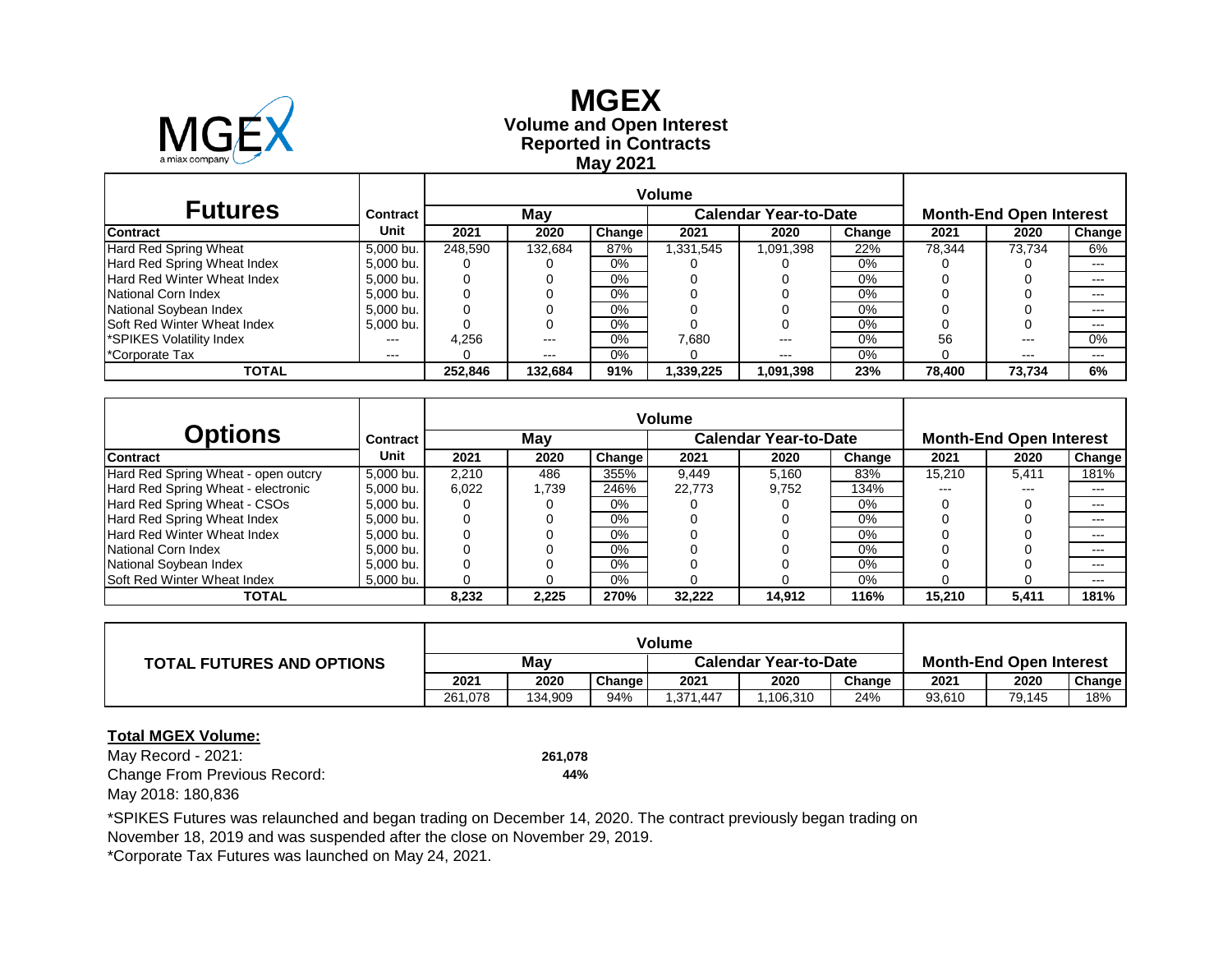

## **Reported in Contracts Volume and Open Interest MGEX June 2021**

| <b>Futures</b>                 | Contract  |         | June    |               |            | <b>Calendar Year-to-Date</b> |        | <b>Month-End Open Interest</b> |        |         |  |
|--------------------------------|-----------|---------|---------|---------------|------------|------------------------------|--------|--------------------------------|--------|---------|--|
| <b>Contract</b>                | Unit      | 2021    | 2020    | <b>Change</b> | 2021       | 2020                         | Change | 2021                           | 2020   | Change  |  |
| Hard Red Spring Wheat          | 5.000 bu. | 390.745 | 279.873 | 40%           | ,722,290   | 1.371.271                    | 26%    | 75.873                         | 61.738 | 23%     |  |
| Hard Red Spring Wheat Index    | 5,000 bu. | 0       |         | 0%            |            |                              | 0%     |                                |        | $- - -$ |  |
| Hard Red Winter Wheat Index    | 5.000 bu. | 0       |         | 0%            |            |                              | 0%     |                                |        | $---$   |  |
| National Corn Index            | 5.000 bu. | 0       |         | 0%            |            |                              | 0%     |                                |        | $-- -$  |  |
| National Soybean Index         | 5.000 bu. | 0       |         | 0%            |            |                              | $0\%$  |                                |        | $- - -$ |  |
| Soft Red Winter Wheat Index    | 5,000 bu. | 0       | O       | 0%            |            |                              | 0%     |                                |        | $- - -$ |  |
| <b>SPIKES Volatility Index</b> | ---       | 2.741   | ---     | 0%            | 10.421     | ---                          | 0%     | 49                             | $---$  | $0\%$   |  |
| *Corporate Tax                 | ---       |         | ---     | 0%            |            | ---                          | 0%     |                                | $---$  | $---$   |  |
| TOTAL                          |           | 393,486 | 279.873 | 41%           | 11,732,711 | 1,371,271                    | 26%    | 75,922                         | 61,738 | 23%     |  |

|                                     |           | <b>Volume</b> |       |        |        |                       |                                |        |       |               |
|-------------------------------------|-----------|---------------|-------|--------|--------|-----------------------|--------------------------------|--------|-------|---------------|
| <b>Options</b>                      | Contract  |               | June  |        |        | Calendar Year-to-Date | <b>Month-End Open Interest</b> |        |       |               |
| <b>Contract</b>                     | Unit      | 2021          | 2020  | Change | 2021   | 2020                  | Change                         | 2021   | 2020  | <b>Change</b> |
| Hard Red Spring Wheat - open outcry | 5.000 bu. | 4.903         | 766   | 540%   | 14,352 | 5.926                 | 142%                           | 14,388 | 4.203 | 242%          |
| Hard Red Spring Wheat - electronic  | 5,000 bu. | 14,283        | 2,838 | 403%   | 37.056 | 12.590                | 194%                           | ---    | ---   |               |
| Hard Red Spring Wheat - CSOs        | 5.000 bu. | 0             |       | $0\%$  |        |                       | 0%                             |        |       | $---$         |
| Hard Red Spring Wheat Index         | 5.000 bu. | 0             |       | $0\%$  |        |                       | 0%                             |        |       | $- - -$       |
| <b>Hard Red Winter Wheat Index</b>  | 5.000 bu. | 0             |       | $0\%$  |        |                       | 0%                             |        |       | $- - -$       |
| National Corn Index                 | 5,000 bu. | 0             |       | $0\%$  |        |                       | $0\%$                          |        |       | $- - -$       |
| National Soybean Index              | 5.000 bu. | 0             |       | $0\%$  |        |                       | 0%                             |        |       | $- - -$       |
| <b>Soft Red Winter Wheat Index</b>  | 5,000 bu. | O             |       | $0\%$  |        |                       | $0\%$                          |        |       | $---$         |
| <b>TOTAL</b>                        |           | 19.186        | 3.604 | 432%   | 51.408 | 18.516                | 178%                           | 14.388 | 4,203 | 242%          |

|                                  | <b>Volume</b> |         |        |                       |          |        |                                |        |               |
|----------------------------------|---------------|---------|--------|-----------------------|----------|--------|--------------------------------|--------|---------------|
| <b>TOTAL FUTURES AND OPTIONS</b> | June          |         |        | Calendar Year-to-Date |          |        | <b>Month-End Open Interest</b> |        |               |
|                                  | 2021          | 2020    | Change | 2021                  | 2020     | Change | 2021                           | 2020   | <b>Change</b> |
|                                  | 412.672       | 283.477 | 46%    | ,784,119              | ,389,787 | 28%    | 90,310                         | 65,941 | 37%           |

#### **Total MGEX Volume:**

June Record - 2017: **489,905** Change From Previous Record: **-16%**

November 18, 2019 and was suspended after the close on November 29, 2019. \*SPIKES Futures was relaunched and began trading on December 14, 2020. The contract previously began trading on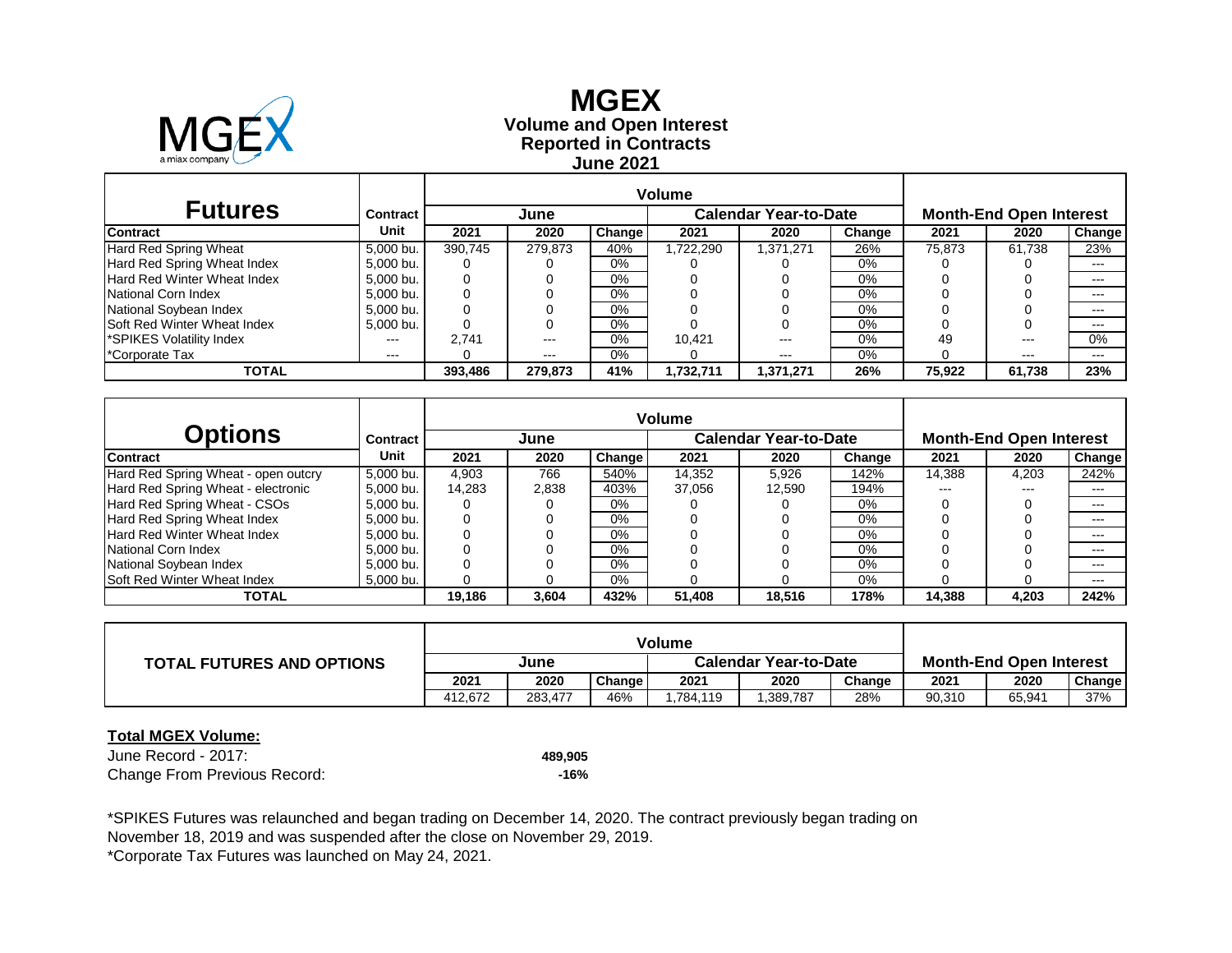

## **Reported in Contracts Volume and Open Interest MGEX July 2021**

| <b>Futures</b>                     | Contract  |         | July    |        |           | <b>Calendar Year-to-Date</b> |        |        | <b>Month-End Open Interest</b> |               |  |
|------------------------------------|-----------|---------|---------|--------|-----------|------------------------------|--------|--------|--------------------------------|---------------|--|
| <b>Contract</b>                    | Unit      | 2021    | 2020    | Change | 2021      | 2020                         | Change | 2021   | 2020                           | <b>Change</b> |  |
| Hard Red Spring Wheat              | 5.000 bu. | 248.280 | 150.545 | 65%    | 1,970,570 | 1,521,816                    | 29%    | 82.662 | 71.368                         | 16%           |  |
| Hard Red Spring Wheat Index        | 5.000 bu. | υ       |         | $0\%$  |           |                              | $0\%$  |        |                                | $---$         |  |
| Hard Red Winter Wheat Index        | 5.000 bu. |         |         | 0%     |           |                              | $0\%$  |        |                                | $---$         |  |
| National Corn Index                | 5.000 bu. |         |         | $0\%$  |           |                              | $0\%$  |        |                                | $---$         |  |
| National Soybean Index             | 5.000 bu. |         |         | $0\%$  |           |                              | $0\%$  |        |                                | $---$         |  |
| <b>Soft Red Winter Wheat Index</b> | 5.000 bu. |         |         | 0%     |           |                              | $0\%$  |        |                                | $---$         |  |
| SPIKES Volatility Index            | ---       | 33.510  | $---$   | 0%     | 43.931    | ---                          | $0\%$  | 88     | ---                            | 0%            |  |
| *Corporate Tax                     | $---$     |         | $---$   | 0%     |           | ---                          | $0\%$  |        | ---                            | $---$         |  |
| TOTAL                              |           | 281,790 | 150.545 | 87%    | 2,014,501 | 1,521,816                    | 32%    | 82.750 | 71,368                         | 16%           |  |

|                                     |           | <b>Volume</b> |       |        |        |                              |        |                                |       |               |  |
|-------------------------------------|-----------|---------------|-------|--------|--------|------------------------------|--------|--------------------------------|-------|---------------|--|
| <b>Options</b>                      | Contract  |               | July  |        |        | <b>Calendar Year-to-Date</b> |        | <b>Month-End Open Interest</b> |       |               |  |
| <b>Contract</b>                     | Unit      | 2021          | 2020  | Change | 2021   | 2020                         | Change | 2021                           | 2020  | <b>Change</b> |  |
| Hard Red Spring Wheat - open outcry | 5.000 bu. | 4,346         | 1.151 | 278%   | 18.698 | 7.077                        | 164%   | 17.218                         | 5,245 | 228%          |  |
| Hard Red Spring Wheat - electronic  | 5.000 bu. | 11.099        | 923   | 1102%  | 48.155 | 13.513                       | 256%   |                                | ---   |               |  |
| Hard Red Spring Wheat - CSOs        | 5.000 bu. | 0             |       | $0\%$  |        |                              | $0\%$  |                                |       |               |  |
| Hard Red Spring Wheat Index         | 5.000 bu. | 0             |       | 0%     |        |                              | $0\%$  |                                |       |               |  |
| <b>Hard Red Winter Wheat Index</b>  | 5.000 bu. |               |       | $0\%$  |        |                              | $0\%$  |                                |       |               |  |
| National Corn Index                 | 5.000 bu. |               |       | $0\%$  |        |                              | $0\%$  |                                |       | $---$         |  |
| National Soybean Index              | 5.000 bu. | 0             |       | 0%     |        |                              | $0\%$  |                                |       |               |  |
| <b>Soft Red Winter Wheat Index</b>  | 5.000 bu. | 0             |       | $0\%$  |        |                              | $0\%$  |                                |       | $---$         |  |
| <b>TOTAL</b>                        |           | 15.445        | 2,074 | 645%   | 66.853 | 20.590                       | 225%   | 17.218                         | 5,245 | 228%          |  |

| <b>TOTAL FUTURES AND OPTIONS</b> |         | July    |        |           | <b>Calendar Year-to-Date</b> | <b>Month-End Open Interest</b> |        |        |        |
|----------------------------------|---------|---------|--------|-----------|------------------------------|--------------------------------|--------|--------|--------|
|                                  | 2021    | 2020    | Change | 2021      | 2020                         | Change                         | 2021   | 2020   | Change |
|                                  | 297.235 | 152.619 | 95%    | 2,081,354 | ,542,406                     | 35%                            | 99,968 | 76,613 | 30%    |

#### **Total MGEX Volume:**

July Record - 2017: **301,607** Change From Previous Record: **-1%**

November 18, 2019 and was suspended after the close on November 29, 2019. \*SPIKES Futures was relaunched and began trading on December 14, 2020. The contract previously began trading on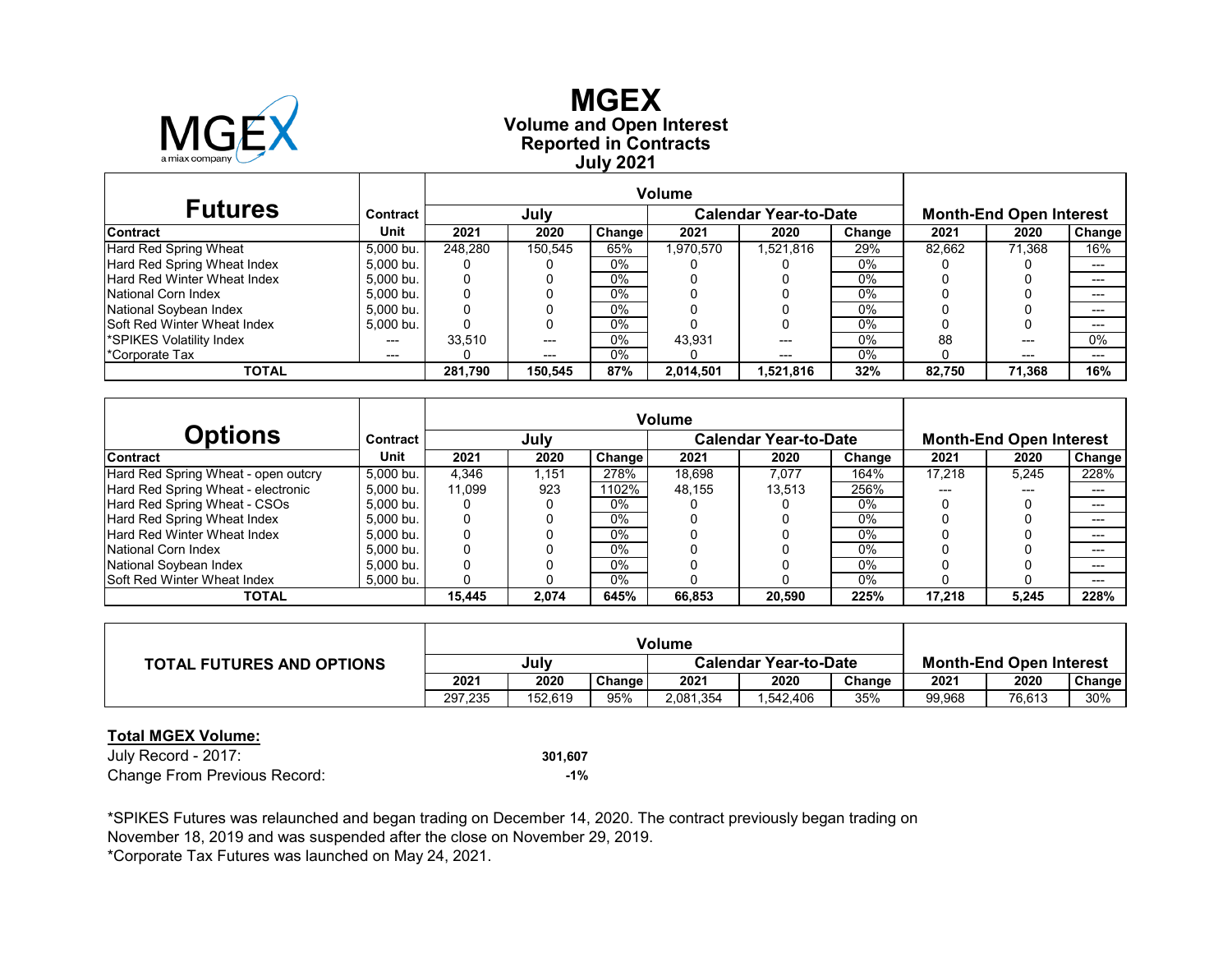

 $\mathsf{I}$ 

### **Reported in Contracts Volume and Open Interest MGEX August 2021**

| <b>Futures</b>                     | Contract      |         | <b>August</b> |        |           | <b>Calendar Year-to-Date</b> | <b>Month-End Open Interest</b> |        |               |         |
|------------------------------------|---------------|---------|---------------|--------|-----------|------------------------------|--------------------------------|--------|---------------|---------|
| <b>Contract</b>                    | Unit          | 2021    | 2020          | Change | 2021      | 2020                         | Change                         | 2021   | 2020          | Change  |
| Hard Red Spring Wheat              | 5.000 bu.     | 297.610 | 316.334       | $-6%$  | 2,268,180 | 1,838,150                    | 23%                            | 69,231 | 57.922        | 20%     |
| Hard Red Spring Wheat Index        | 5.000 bu.     |         |               | 0%     |           |                              | 0%                             |        |               | $- - -$ |
| Hard Red Winter Wheat Index        | 5.000 bu.     | 0       |               | $0\%$  |           |                              | $0\%$                          |        |               | $- - -$ |
| National Corn Index                | 5.000 bu.     | 0       |               | 0%     |           |                              | 0%                             |        |               | $- - -$ |
| National Soybean Index             | 5.000 bu.     |         |               | $0\%$  |           |                              | 0%                             |        |               | $- - -$ |
| <b>Soft Red Winter Wheat Index</b> | 5,000 bu.     |         |               | 0%     |           |                              | 0%                             |        |               | $- - -$ |
| SPIKES Volatility Index            | ---           | 85.885  | $- - -$       | $0\%$  | 129.816   |                              | $0\%$                          | 157    | $--$          | 0%      |
| <sup>*</sup> Corporate Tax         | $\frac{1}{2}$ |         | $- - -$       | $0\%$  |           | $\frac{1}{2}$                | 0%                             |        | $\frac{1}{2}$ | $- - -$ |
| <b>TOTAL</b>                       |               | 383.495 | 316,334       | 21%    | 2,397,996 | 1,838,150                    | 30%                            | 69.388 | 57,922        | 20%     |

|                                     |           | <b>Volume</b> |        |        |        |                              |                                |        |       |               |
|-------------------------------------|-----------|---------------|--------|--------|--------|------------------------------|--------------------------------|--------|-------|---------------|
| <b>Options</b>                      | Contract  |               | August |        |        | <b>Calendar Year-to-Date</b> | <b>Month-End Open Interest</b> |        |       |               |
| <b>Contract</b>                     | Unit      | 2021          | 2020   | Change | 2021   | 2020                         | Change                         | 2021   | 2020  | <b>Change</b> |
| Hard Red Spring Wheat - open outcry | 5.000 bu. | .456          | 1.082  | 35%    | 20.154 | 8.159                        | 147%                           | 12.740 | 3.740 | 241%          |
| Hard Red Spring Wheat - electronic  | 5.000 bu. | 9.577         | 1.576  | 508%   | 57.732 | 15.089                       | 283%                           | ---    | ---   | $- - -$       |
| Hard Red Spring Wheat - CSOs        | 5.000 bu. | 0             |        | $0\%$  |        |                              | $0\%$                          |        |       | $- - -$       |
| Hard Red Spring Wheat Index         | 5.000 bu. | 0             |        | 0%     |        |                              | 0%                             |        |       | $- - -$       |
| Hard Red Winter Wheat Index         | 5.000 bu. |               |        | 0%     |        |                              | 0%                             |        |       | $- - -$       |
| National Corn Index                 | 5.000 bu. |               |        | 0%     |        |                              | 0%                             |        |       | $- - -$       |
| National Soybean Index              | 5.000 bu. | 0             |        | $0\%$  |        |                              | 0%                             |        |       | $- - -$       |
| Soft Red Winter Wheat Index         | 5,000 bu. | 0             |        | 0%     |        |                              | 0%                             |        |       | $- - -$       |
| TOTAL                               |           | 11.033        | 2.658  | 315%   | 77.886 | 23.248                       | 235%                           | 12.740 | 3.740 | 241%          |

| <b>TOTAL FUTURES AND OPTIONS</b> | Auqust  |         |        | <b>Calendar Year-to-Date</b> |          |        |        | <b>Month-End Open Interest</b> |        |
|----------------------------------|---------|---------|--------|------------------------------|----------|--------|--------|--------------------------------|--------|
|                                  | 2021    | 2020    | Change | 2021                         | 2020     | Change | 2021   | 2020                           | Change |
|                                  | 394,528 | 318,992 | 24%    | 2.475.882                    | .861,398 | 33%    | 82,128 | 61.662                         | 33%    |

#### **Total MGEX Volume:**

| August Record - 2021:        | 394.528 |
|------------------------------|---------|
| Change From Previous Record: | 24%     |
| August 2020:                 | 318.992 |

November 18, 2019 and was suspended after the close on November 29, 2019. \*SPIKES Futures was relaunched and began trading on December 14, 2020. The contract previously began trading on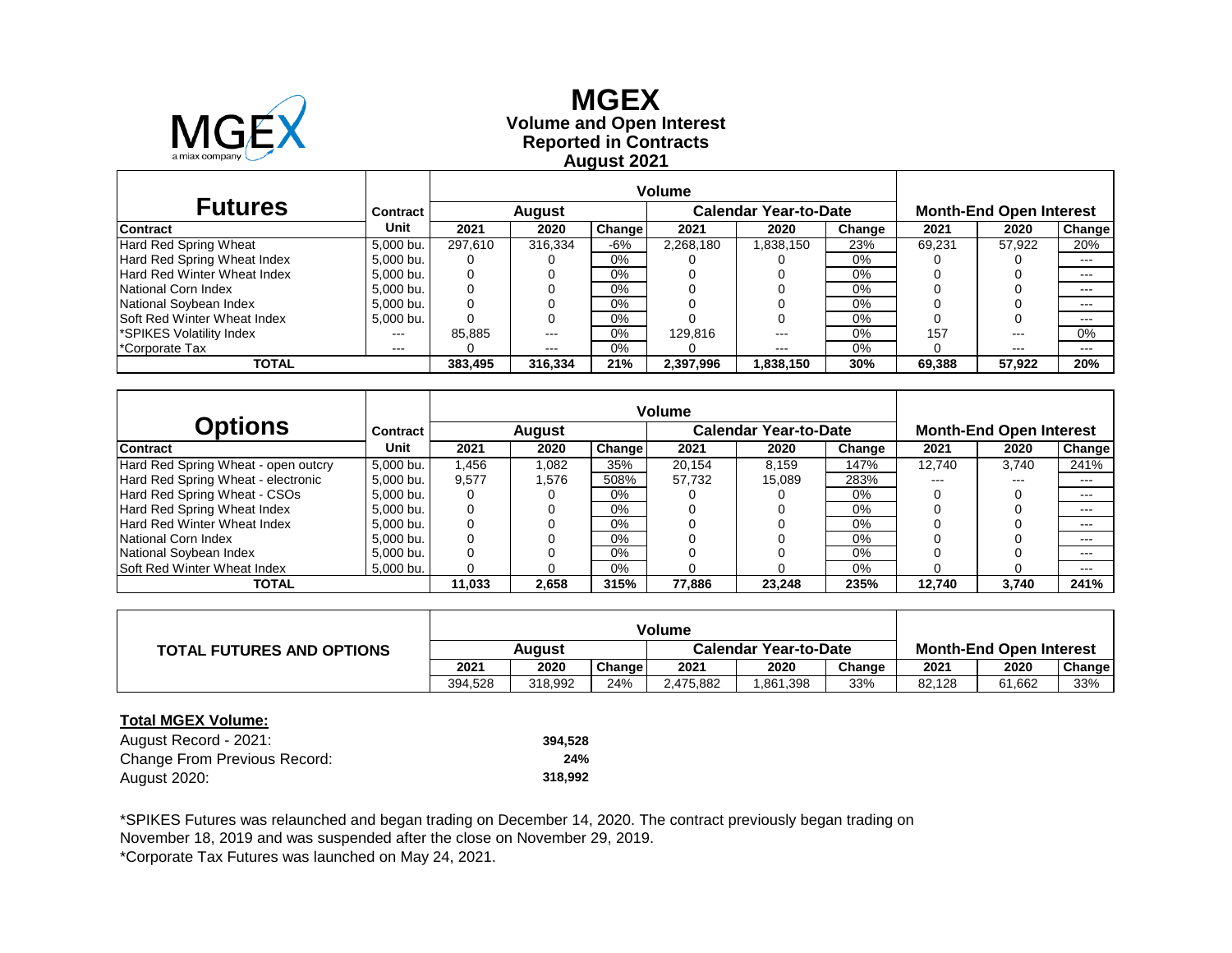

### **Reported in Contracts Volume and Open Interest MGEX September 2021**

| <b>Futures</b>                     | Contract  |         | <b>September</b> |        |           | <b>Calendar Year-to-Date</b> |        | <b>Month-End Open Interest</b> |        |        |  |
|------------------------------------|-----------|---------|------------------|--------|-----------|------------------------------|--------|--------------------------------|--------|--------|--|
| <b>Contract</b>                    | Unit      | 2021    | 2020             | Change | 2021      | 2020                         | Change | 2021                           | 2020   | Change |  |
| Hard Red Spring Wheat              | 5.000 bu. | 156.996 | 162.153          | $-3%$  | 2.425.176 | 2,000,303                    | 21%    | 72.433                         | 61.952 | 17%    |  |
| Hard Red Spring Wheat Index        | 5.000 bu. |         |                  | 0%     |           |                              | 0%     |                                |        | ---    |  |
| Hard Red Winter Wheat Index        | 5.000 bu. | 0       |                  | $0\%$  |           |                              | $0\%$  |                                |        | $---$  |  |
| National Corn Index                | 5.000 bu. | 0       |                  | $0\%$  |           |                              | $0\%$  |                                |        | $---$  |  |
| National Soybean Index             | 5.000 bu. | 0       |                  | $0\%$  |           |                              | $0\%$  |                                |        | ---    |  |
| <b>Soft Red Winter Wheat Index</b> | 5,000 bu. |         |                  | $0\%$  |           |                              | $0\%$  |                                |        | $---$  |  |
| SPIKES Volatility Index            | ---       | 157.539 | $---$            | $0\%$  | 287.355   | ---                          | 0%     | 134                            | $---$  | $0\%$  |  |
| <sup>*</sup> Corporate Tax         | ---       |         | $---$            | $0\%$  |           | ---                          | $0\%$  |                                | $---$  | $---$  |  |
| <b>TOTAL</b>                       |           | 314.535 | 162.153          | 94%    | 2,712,531 | 2,000,303                    | 36%    | 72.567                         | 61,952 | 17%    |  |

| Options                             | Contract  |          | <b>September</b> |        |        | <b>Calendar Year-to-Date</b> |        |        | <b>Month-End Open Interest</b> |               |  |  |
|-------------------------------------|-----------|----------|------------------|--------|--------|------------------------------|--------|--------|--------------------------------|---------------|--|--|
| <b>Contract</b>                     | Unit      | 2021     | 2020             | Change | 2021   | 2020                         | Change | 2021   | 2020                           | <b>Change</b> |  |  |
| Hard Red Spring Wheat - open outcry | 5.000 bu. | 1.575    | 776              | 103%   | 21.729 | 8.935                        | 143%   | 16,051 | 4,650                          | 245%          |  |  |
| Hard Red Spring Wheat - electronic  | 5.000 bu. | 8.189    | 1.825            | 349%   | 65.921 | 16.914                       | 290%   | ---    | ---                            | $---$         |  |  |
| Hard Red Spring Wheat - CSOs        | 5.000 bu. | $\Omega$ |                  | $0\%$  |        |                              | $0\%$  |        |                                | $---$         |  |  |
| Hard Red Spring Wheat Index         | 5.000 bu. |          |                  | $0\%$  |        |                              | $0\%$  |        |                                | $---$         |  |  |
| <b>Hard Red Winter Wheat Index</b>  | 5.000 bu. |          |                  | 0%     |        |                              | $0\%$  |        |                                | $---$         |  |  |
| National Corn Index                 | 5.000 bu. |          |                  | $0\%$  |        |                              | $0\%$  |        |                                | $---$         |  |  |
| National Soybean Index              | 5.000 bu. |          |                  | $0\%$  |        |                              | $0\%$  |        |                                | $---$         |  |  |
| <b>Soft Red Winter Wheat Index</b>  | 5.000 bu. | 0        |                  | $0\%$  |        |                              | $0\%$  |        |                                | $---$         |  |  |
| <b>TOTAL</b>                        |           | 9.764    | 2.601            | 275%   | 87.650 | 25.849                       | 239%   | 16.051 | 4,650                          | 245%          |  |  |

|                                  | <b>Volume</b> |         |        |                              |           |        |                                |        |        |
|----------------------------------|---------------|---------|--------|------------------------------|-----------|--------|--------------------------------|--------|--------|
| <b>TOTAL FUTURES AND OPTIONS</b> | September     |         |        | <b>Calendar Year-to-Date</b> |           |        | <b>Month-End Open Interest</b> |        |        |
|                                  | 2021          | 2020    | Change | 2021                         | 2020      | Change | 2021                           | 2020   | Change |
|                                  | 324.299       | 164.754 | 97%    | 2,800,181                    | 2,026,152 | 38%    | 88.618                         | 66.602 | 33%    |

#### **Total MGEX Volume:**

| September Record - 2021:     | 324.299 |
|------------------------------|---------|
| Change From Previous Record: | 46%     |
| September 2020:              | 222.077 |

November 18, 2019 and was suspended after the close on November 29, 2019. \*SPIKES Futures was relaunched and began trading on December 14, 2020. The contract previously began trading on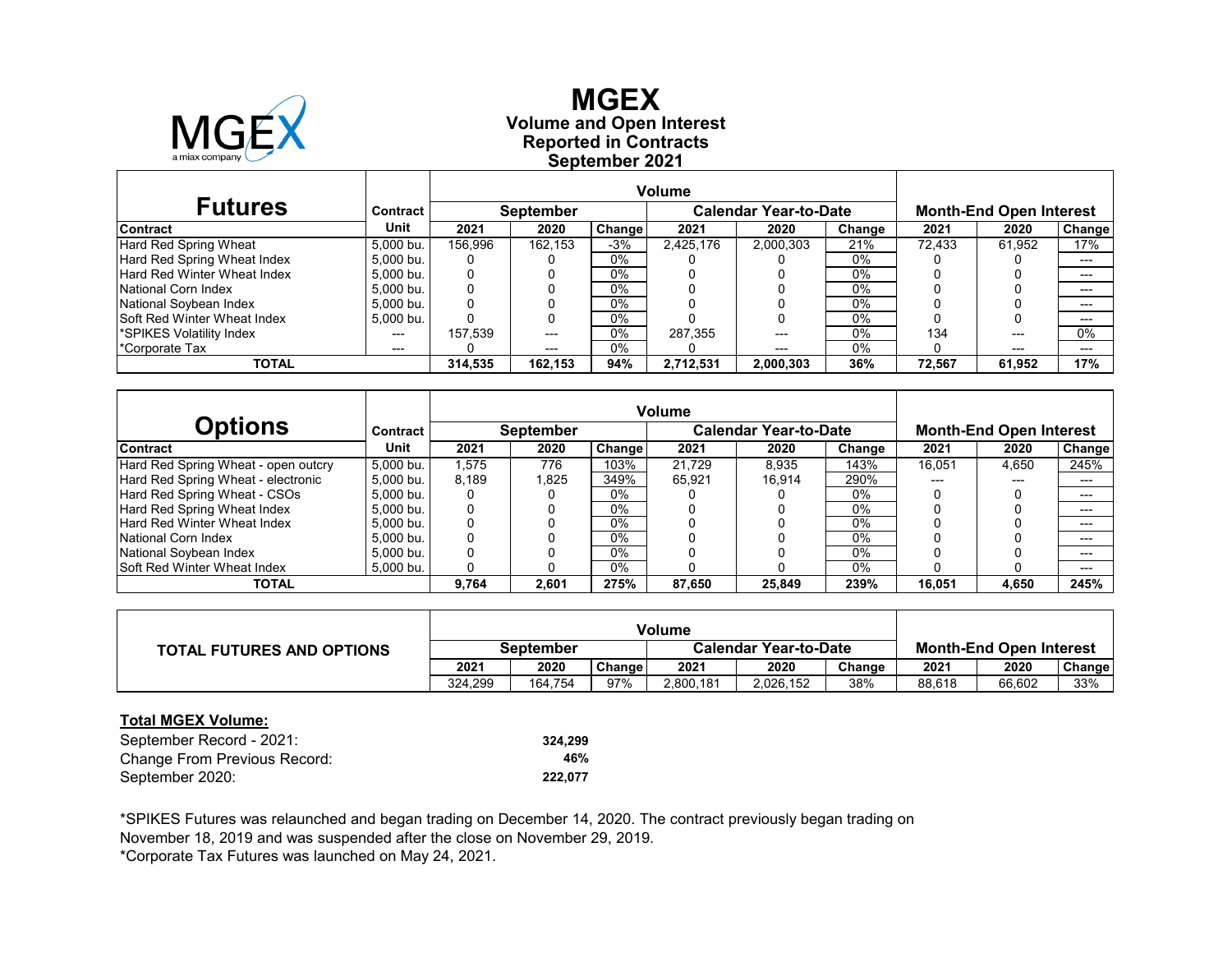

# **Reported in Contracts Volume and Open Interest October 2021**

| <b>Futures</b>                     | <b>Contract</b> |         | <b>October</b> |               |           | <b>Calendar Year-to-Date</b> | <b>Month-End Open Interest</b> |        |         |         |
|------------------------------------|-----------------|---------|----------------|---------------|-----------|------------------------------|--------------------------------|--------|---------|---------|
| Contract                           | Unit            | 2021    | 2020           | <b>Change</b> | 2021      | 2020                         | Change                         | 2021   | 2020    | Change  |
| Hard Red Spring Wheat              | 5,000 bu.       | 170,781 | 265,758        | $-36%$        | 2,595,957 | 2,266,061                    | 15%                            | 75,934 | 73,669  | 3%      |
| Hard Red Spring Wheat Index        | 5,000 bu.       |         |                | $0\%$         |           |                              | $0\%$                          |        |         | ---     |
| <b>Hard Red Winter Wheat Index</b> | 5,000 bu.       |         |                | $0\%$         |           |                              | $0\%$                          |        |         | $- - -$ |
| <b>INational Corn Index</b>        | $5.000$ bu.     |         |                | $0\%$         |           |                              | $0\%$                          |        |         | $- - -$ |
| National Soybean Index             | 5,000 bu.       |         |                | $0\%$         |           |                              | 0%                             |        |         |         |
| <b>Soft Red Winter Wheat Index</b> | 5,000 bu.       |         |                | 0%            |           |                              | $0\%$                          |        |         | $--$    |
| <b>SPIKES Volatility Index</b>     | \$1,000         | 250,982 | $- - -$        | 0%            | 538,337   | ---                          | 0%                             | 204    | $- - -$ | $0\%$   |
| <b>**Corporate Tax</b>             | \$250           |         | $- - -$        | $0\%$         |           | ---                          | $0\%$                          |        | $- - -$ | $- - -$ |
| <b>****BRIXX Retail Index</b>      | \$100           |         | $- - -$        | $0\%$         |           | ---                          | 0%                             |        | $- - -$ |         |
| <b>TOTAL</b>                       |                 | 421,767 | 265,758        | 59%           | 3,134,298 | 2,266,061                    | 38%                            | 76,138 | 73,669  | 3%      |

| <b>Options</b>                         | <b>Contract</b> |        | <b>October</b> |               |         | <b>Calendar Year-to-Date</b> |        | <b>Month-End Open Interest</b> |       |         |  |
|----------------------------------------|-----------------|--------|----------------|---------------|---------|------------------------------|--------|--------------------------------|-------|---------|--|
| <b>Contract</b>                        | Unit            | 2021   | 2020           | <b>Change</b> | 2021    | 2020                         | Change | 2021                           | 2020  | Change! |  |
| ***Hard Red Spring Wheat - open outcry | 5,000 bu.       |        | 564            | $-100\%$      | 21,729  | 9,499                        | 129%   | 20,058                         | 5,589 | 259%    |  |
| Hard Red Spring Wheat - electronic     | 5,000 bu.       | 15,180 | 2,289          | 563%          | 81,101  | 19.203                       | 322%   | $- - -$                        | ---   | $- - -$ |  |
| Hard Red Spring Wheat - CSOs           | 5,000 bu.       |        |                | $0\%$         |         |                              | $0\%$  |                                |       | $- - -$ |  |
| Hard Red Spring Wheat Index            | 5,000 bu.       |        |                | $0\%$         |         |                              | $0\%$  |                                |       | $- - -$ |  |
| Hard Red Winter Wheat Index            | 5,000 bu.       |        |                | $0\%$         |         |                              | $0\%$  |                                |       | $- - -$ |  |
| National Corn Index                    | 5,000 bu.       |        |                | $0\%$         |         |                              | $0\%$  |                                |       | $- - -$ |  |
| National Soybean Index                 | 5,000 bu.       |        |                | $0\%$         |         |                              | 0%     |                                |       |         |  |
| Soft Red Winter Wheat Index            | 5.000 bu.       |        |                | $0\%$         |         |                              | 0%     |                                |       | $- - -$ |  |
| <b>TOTAL</b>                           |                 | 15,180 | 2,853          | 432%          | 102,830 | 28,702                       | 258%   | 20,058                         | 5,589 | 259%    |  |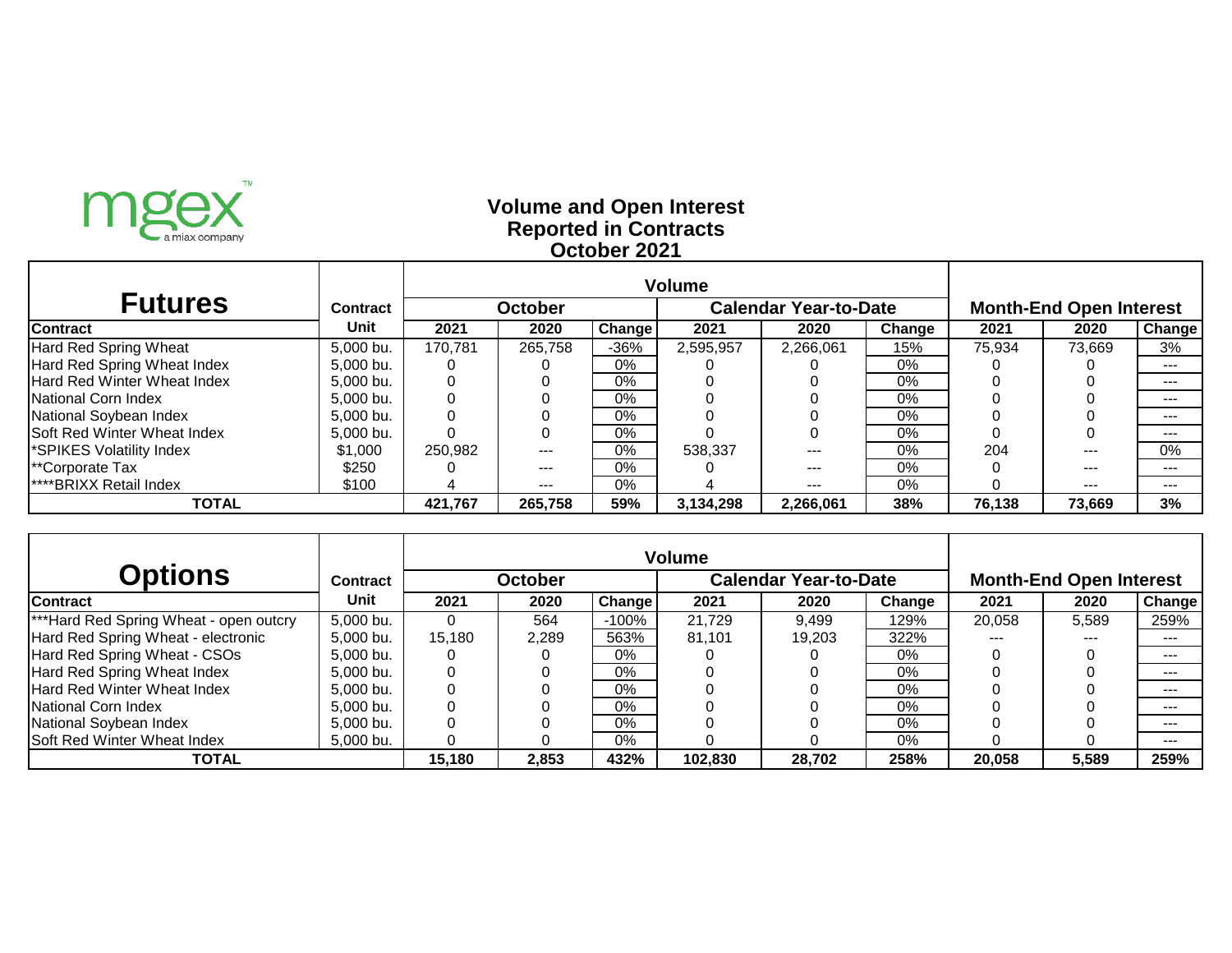|                                  | Volume         |         |        |                              |           |        |                                |        |        |
|----------------------------------|----------------|---------|--------|------------------------------|-----------|--------|--------------------------------|--------|--------|
| <b>TOTAL FUTURES AND OPTIONS</b> | <b>October</b> |         |        | <b>Calendar Year-to-Date</b> |           |        | <b>Month-End Open Interest</b> |        |        |
|                                  | 2021           | 2020    | Change | 2021                         | 2020      | Change | 2021                           | 2020   | Change |
|                                  | 436,947        | 268,611 | 63%    | 3,237,128                    | 2,294,763 | 41%    | 96,196                         | 79,258 | 21%    |

## **Total MGEX Volume:**

| October Record - 2021:              | 436.947 |
|-------------------------------------|---------|
| <b>Change From Previous Record:</b> | 63%     |
| October 2020:                       | 268.611 |

November 18, 2019 and was suspended after the close on November 29, 2019. \*SPIKES Futures was relaunched and began trading on December 14, 2020. The contract previously began trading on

\*\*Corporate Tax Futures was launched on May 24, 2021.

\*\*\*HRSW Open Outcry Options suspended on September 30, 2021.

\*\*\*\*BRIXX Retail Futures was launched on October 18, 2021.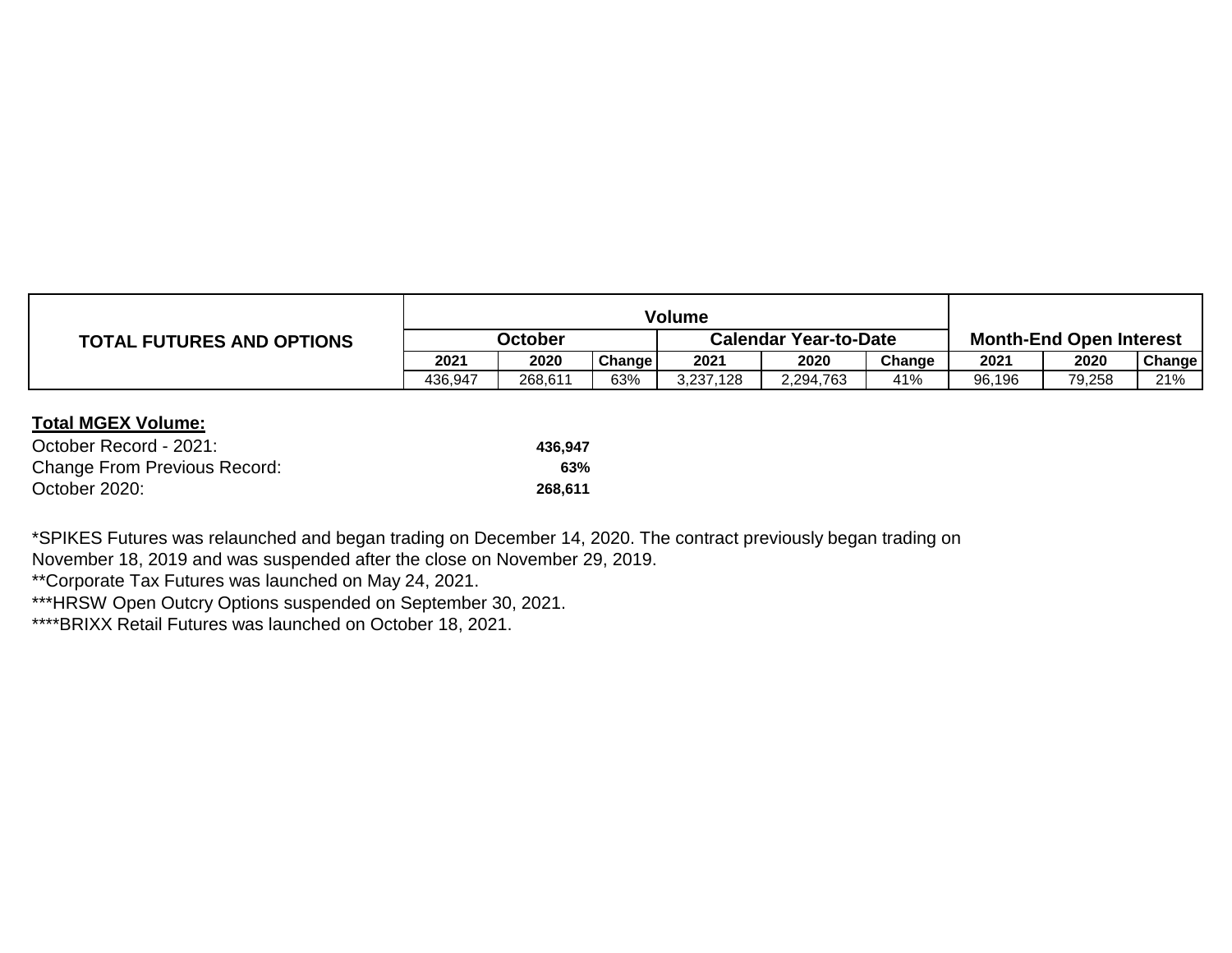# **Bitnomial Exchange, LLC Volume and Open Interest Reported in Contracts October 2021**

| Futures                          | <b>Contract</b> |      | <b>October</b> |         |      | <b>Calendar Year-to-Date</b> |         | <b>Month-End Open Interest</b> |       |         |
|----------------------------------|-----------------|------|----------------|---------|------|------------------------------|---------|--------------------------------|-------|---------|
| <b>Contract</b>                  | Unit            | 2021 | 2020           | Change  | 2021 | 2020                         | Change  | 2021                           | 2020  | Change  |
| <b>Bitcoin US Dollar Futures</b> | <b>Bitcoin</b>  |      | $- - -$        | $- - -$ |      | ---                          | $--$    |                                | $---$ | $- - -$ |
| Deci Bitcoin US Dollar Futures   | 1/10 Bitcoin    |      | $- - -$        | $- - -$ |      | $- - -$                      | $- - -$ |                                | $---$ | $- - -$ |
| <b>TOTAL</b>                     |                 |      | $- - -$        | ---     |      | $- - -$                      | $- - -$ | 0                              | $---$ | $- - -$ |

\*Bitcoin US Dollar Futures and Deci Bitcoin US Dollar Futures were launched on October 12, 2021.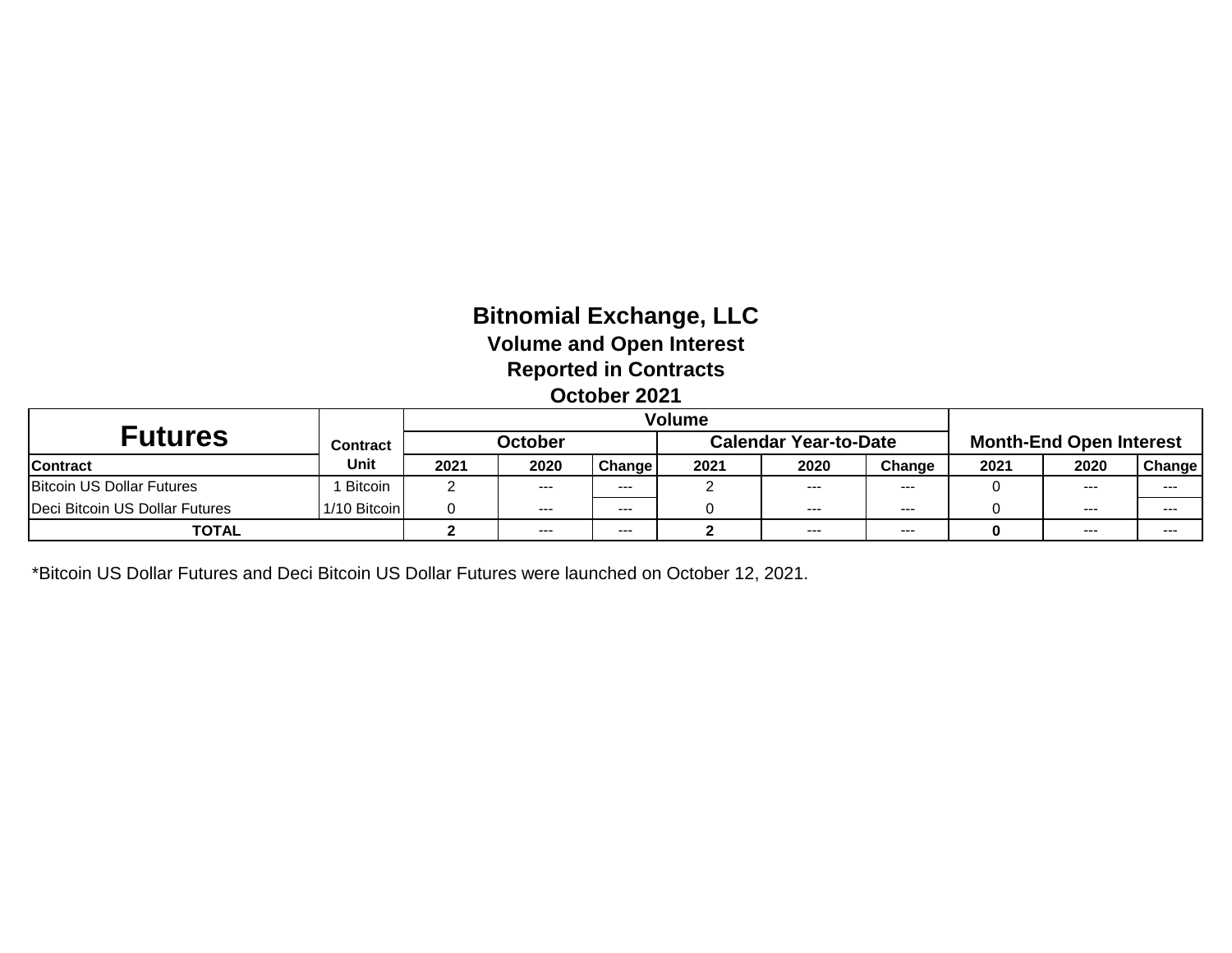

# **Reported in Contracts Volume and Open Interest November 2021**

| <b>Futures</b>                       | Contract  | <b>Calendar Year-to-Date</b><br><b>November</b> |         |               |           |           |        |        | <b>Month-End Open Interest</b> |         |  |  |
|--------------------------------------|-----------|-------------------------------------------------|---------|---------------|-----------|-----------|--------|--------|--------------------------------|---------|--|--|
| Contract                             | Unit      | 2021                                            | 2020    | <b>Change</b> | 2021      | 2020      | Change | 2021   | 2020                           | Change  |  |  |
| Hard Red Spring Wheat                | 5,000 bu. | 270,323                                         | 258,007 | 5%            | 2,866,280 | 2,524,068 | 14%    | 75,577 | 65,897                         | 15%     |  |  |
| Hard Red Spring Wheat Index          | 5,000 bu. |                                                 |         | $0\%$         |           |           | $0\%$  |        |                                | ---     |  |  |
| <b>Hard Red Winter Wheat Index</b>   | 5,000 bu. |                                                 |         | $0\%$         |           |           | 0%     |        |                                | $- - -$ |  |  |
| National Corn Index                  | 5,000 bu. |                                                 |         | $0\%$         |           |           | $0\%$  |        |                                |         |  |  |
| National Soybean Index               | 5,000 bu. |                                                 |         | $0\%$         |           |           | 0%     |        |                                | $- - -$ |  |  |
| Soft Red Winter Wheat Index          | 5,000 bu. |                                                 |         | 0%            |           |           | $0\%$  |        |                                | $- - -$ |  |  |
| <b>SPIKES Volatility Index</b>       | \$1,000   | 136,949                                         |         | 0%            | 675,286   | ---       | $0\%$  | 209    |                                | 0%      |  |  |
| **Corporate Tax                      | \$250     |                                                 |         | $0\%$         |           |           | 0%     |        |                                |         |  |  |
| <b>I****BRIXX Retail Index</b>       | \$100     |                                                 | $- - -$ | $0\%$         |           | ---       | $0\%$  |        | ---                            | ---     |  |  |
| <b>*****BRIXX Office Index</b>       | \$100     |                                                 | ---     | $0\%$         |           | ---       | 0%     |        | ---                            | ---     |  |  |
| <b>******BRIXX Hospitality Index</b> | \$100     |                                                 | ---     | $0\%$         |           | ---       | $0\%$  |        | ---                            | $- - -$ |  |  |
| <b>******BRIXX Residential Index</b> | \$100     |                                                 | $- - -$ | 0%            |           | ---       | 0%     |        | ---                            |         |  |  |
| <b>TOTAL</b>                         |           | 407,272                                         | 258,007 | 58%           | 3,541,570 | 2,524,068 | 40%    | 75,786 | 65,897                         | 15%     |  |  |

| <b>Options</b>                                     | <b>Contract</b> |        | <b>November</b> |               |         | <b>Calendar Year-to-Date</b> |        |        | <b>Month-End Open Interest</b> |        |  |  |
|----------------------------------------------------|-----------------|--------|-----------------|---------------|---------|------------------------------|--------|--------|--------------------------------|--------|--|--|
| <b>Contract</b>                                    | Unit            | 2021   | 2020            | <b>Change</b> | 2021    | 2020                         | Change | 2021   | 2020                           | Change |  |  |
| <sup>***</sup> Hard Red Spring Wheat - open outcry | 5,000 bu.       |        | 779             | $-100\%$      | 21,729  | 10,278                       | 111%   | 11,687 | 3,654                          | 220%   |  |  |
| Hard Red Spring Wheat - electronic                 | 5,000 bu.       | 13,554 | 1,826           | 642%          | 94,655  | 21,029                       | 350%   | ---    | ---                            | ---    |  |  |
| Hard Red Spring Wheat - CSOs                       | 5.000 bu.       |        |                 | $0\%$         |         |                              | $0\%$  |        |                                | ---    |  |  |
| Hard Red Spring Wheat Index                        | 5.000 bu.       |        |                 | 0%            |         |                              | $0\%$  |        |                                |        |  |  |
| <b>Hard Red Winter Wheat Index</b>                 | 5,000 bu.       |        |                 | 0%            |         |                              | $0\%$  |        |                                |        |  |  |
| National Corn Index                                | 5,000 bu.       |        |                 | 0%            |         |                              | $0\%$  |        |                                | ---    |  |  |
| National Soybean Index                             | 5.000 bu.       |        |                 | $0\%$         |         |                              | $0\%$  |        |                                |        |  |  |
| Soft Red Winter Wheat Index                        | 5,000 bu.       |        |                 | 0%            |         |                              | $0\%$  |        |                                | ---    |  |  |
| TOTAL                                              |                 | 13,554 | 2,605           | 420%          | 116,384 | 31,307                       | 272%   | 11,687 | 3,654                          | 220%   |  |  |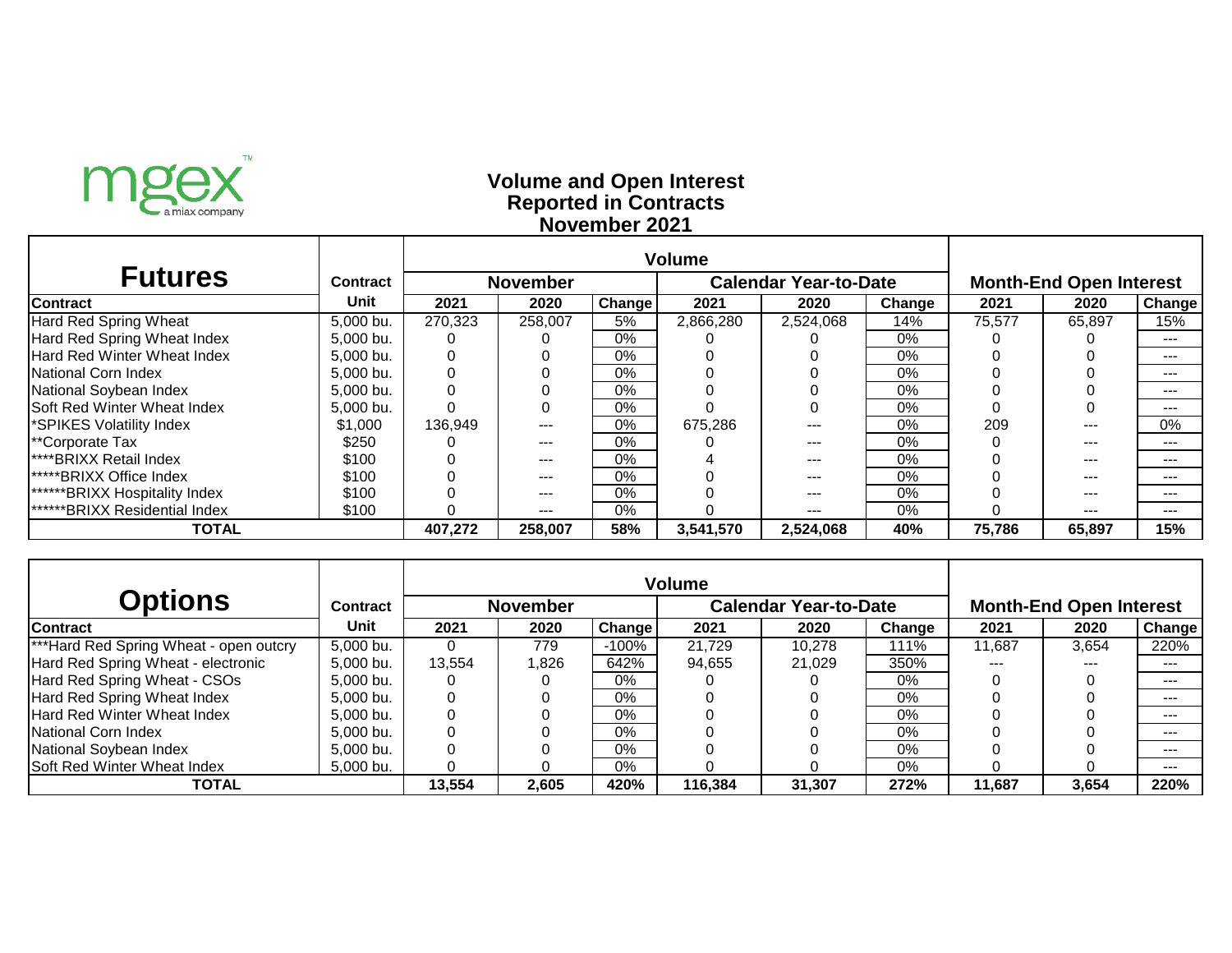|                                  | <b>Volume</b> |         |        |                              |           |        |                                |        |        |
|----------------------------------|---------------|---------|--------|------------------------------|-----------|--------|--------------------------------|--------|--------|
| <b>TOTAL FUTURES AND OPTIONS</b> | November      |         |        | <b>Calendar Year-to-Date</b> |           |        | <b>Month-End Open Interest</b> |        |        |
|                                  | 2021          | 2020    | Change | 2021                         | 2020      | Change | 2021                           | 2020   | Change |
|                                  | 420,826       | 260,612 | 61%    | 3,657,954                    | 2,555,375 | 43%    | 87,473                         | 69,551 | 26%    |

## **Total MGEX Volume:**

| November Record - 2021:             | 420.826    |
|-------------------------------------|------------|
| <b>Change From Previous Record:</b> | <b>55%</b> |
| November 2015:                      | 272.202    |

\*SPIKES Futures was relaunched and began trading on December 14, 2020. The contract previously began trading on

November 18, 2019 and was suspended after the close on November 29, 2019.

\*\*Corporate Tax Futures was launched on May 24, 2021.

\*\*\*HRSW Open Outcry Options suspended on September 30, 2021.

\*\*\*\*BRIXX Retail Futures was launched on October 18, 2021.

\*\*\*\*\*BRIXX Office Futures was launched on November 8, 2021.

\*\*\*\*\*\*BRIXX Hospitality and BRIXX Residential Futures were launched on November 22, 2021.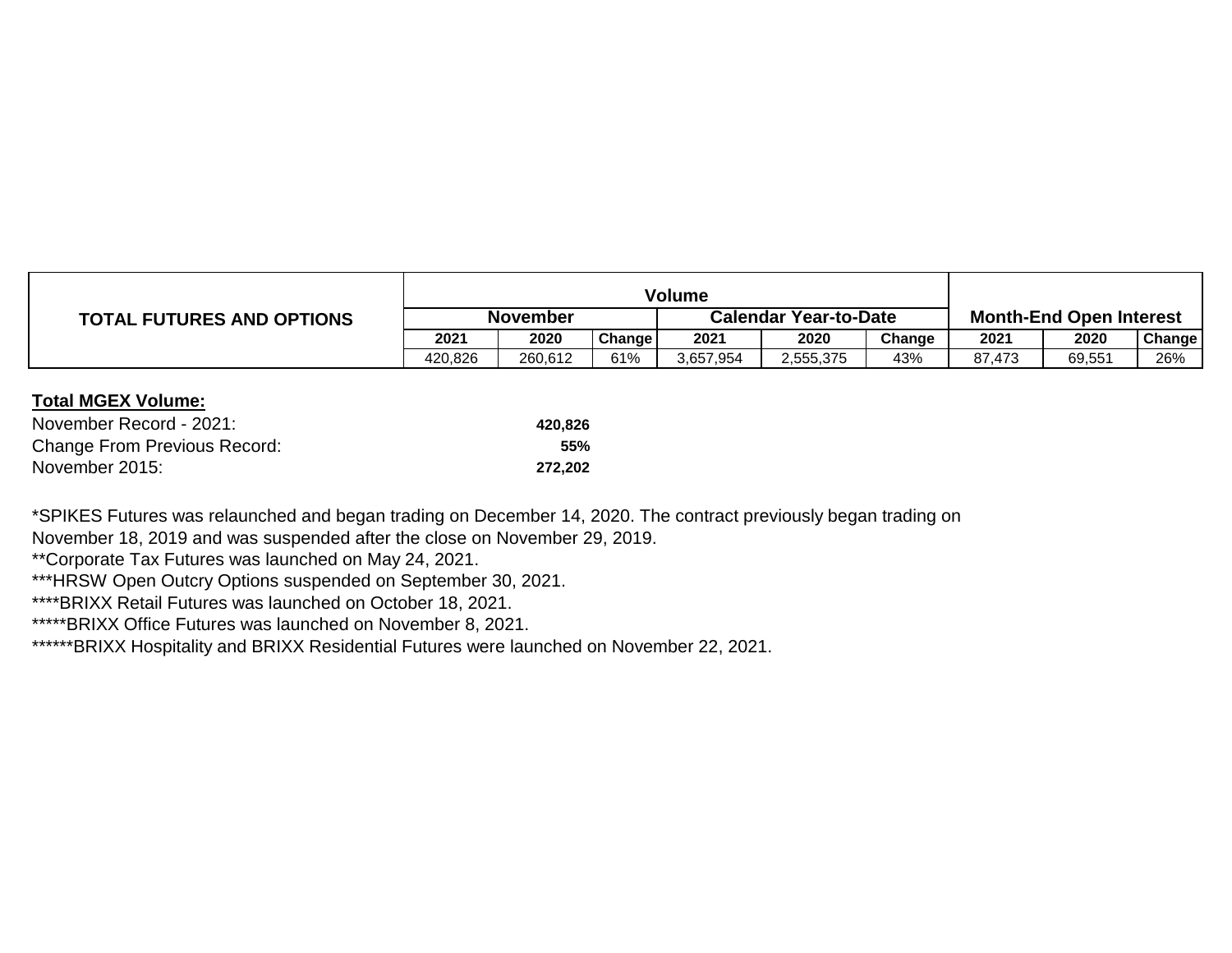# **Bitnomial Exchange, LLC Volume and Open Interest Reported in Contracts November 2021**

|                                |                 | Volume          |         |               |                              |         |        |                                |         |         |
|--------------------------------|-----------------|-----------------|---------|---------------|------------------------------|---------|--------|--------------------------------|---------|---------|
| <b>Futures</b>                 | <b>Contract</b> | <b>November</b> |         |               | <b>Calendar Year-to-Date</b> |         |        | <b>Month-End Open Interest</b> |         |         |
| <b>Contract</b>                | Unit            | 2021            | 2020    | <b>Change</b> | 2021                         | 2020    | Change | 2021                           | 2020    | Change  |
| Bitcoin US Dollar Futures      | <b>Bitcoin</b>  | 24              | $- - -$ | ---           | 26                           | ---     | ---    |                                | $- - -$ | $- - -$ |
| Deci Bitcoin US Dollar Futures | 1/10 Bitcoin    |                 | ----    | ---           |                              | $- - -$ | ---    |                                | $--$    | ---     |
| <b>TOTAL</b>                   |                 | 24              | ---     | ---           | 26                           | $- - -$ | ---    |                                | $--$    | ---     |

\*Bitcoin US Dollar Futures and Deci Bitcoin US Dollar Futures were launched on October 12, 2021.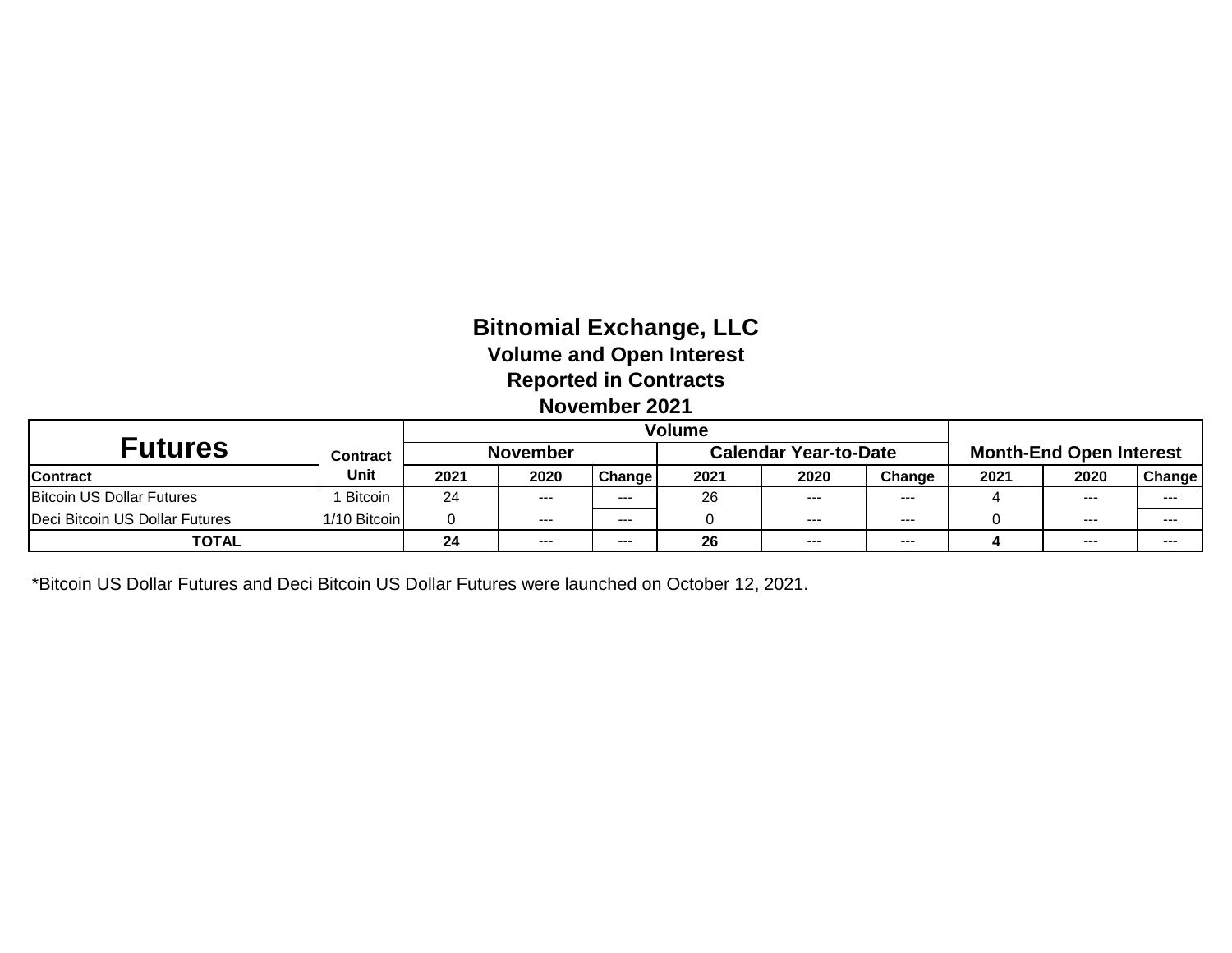

# **Reported in Contracts Volume and Open Interest December 2021**

|                                         |                 | <b>Volume</b> |                 |          |           |                              |            |                                |         |         |
|-----------------------------------------|-----------------|---------------|-----------------|----------|-----------|------------------------------|------------|--------------------------------|---------|---------|
| <b>Futures</b>                          | <b>Contract</b> |               | <b>December</b> |          |           | <b>Calendar Year-to-Date</b> |            | <b>Month-End Open Interest</b> |         |         |
| <b>Contract</b>                         | Unit            | 2021          | 2020            | Change   | 2021      | 2020                         | Change     | 2021                           | 2020    | Change  |
| Hard Red Spring Wheat                   | 5,000 bu.       | 131,413       | 206,802         | $-36%$   | 2,997,693 | 2,730,870                    | 10%        | 74,181                         | 75,785  | $-2%$   |
| Hard Red Spring Wheat Index             | 5,000 bu.       |               |                 | $0\%$    |           |                              | 0%         |                                |         | ---     |
| Hard Red Winter Wheat Index             | 5,000 bu.       |               |                 | $0\%$    |           |                              | 0%         |                                |         | ---     |
| National Corn Index                     | 5,000 bu.       |               |                 | $0\%$    |           |                              | 0%         |                                |         | ---     |
| National Soybean Index                  | 5,000 bu.       |               |                 | $0\%$    |           |                              | 0%         |                                |         | ---     |
| Soft Red Winter Wheat Index             | 5,000 bu.       |               |                 | 0%       |           |                              | 0%         |                                |         | ---     |
| *SPIKES Volatility Index                | \$1,000         | 76,954        | 66              | 116,497% | 752,240   | 66                           | 1,113,658% | 165                            |         | 16,400% |
| **Corporate Tax                         | \$250           |               | $---$           | $0\%$    |           | $- - -$                      | 0%         |                                | ---     | ---     |
| ****BRIXX Retail Index                  | \$100           |               | $---$           | $0\%$    |           | ---                          | 0%         |                                | $- - -$ | ---     |
| <b>*****BRIXX Office Index</b>          | \$100           |               | $---$           | $0\%$    |           | ---                          | 0%         |                                | $- - -$ | ---     |
| ******BRIXX Hospitality Index           | \$100           |               | ---             | $0\%$    |           | $---$                        | 0%         |                                | $- - -$ | ---     |
| <b>******BRIXX Residential Index</b>    | \$100           |               | ---             | $0\%$    |           | $---$                        | 0%         |                                | ---     | $- - -$ |
| <b>*******Capital Gains Tax Futures</b> | \$100           |               | ---             | 0%       |           | ---                          | 0%         |                                | ---     | ---     |
| <b>TOTAL</b>                            |                 | 208.367       | 206,868         | $1\%$    | 3,749,937 | 2,730,936                    | 37%        | 74.346                         | 75,786  | $-2%$   |

|                                        |                 | <b>Volume</b> |                 |         |                              |        |        |                                |         |         |  |
|----------------------------------------|-----------------|---------------|-----------------|---------|------------------------------|--------|--------|--------------------------------|---------|---------|--|
| <b>Options</b>                         | <b>Contract</b> |               | <b>December</b> |         | <b>Calendar Year-to-Date</b> |        |        | <b>Month-End Open Interest</b> |         |         |  |
| <b>Contract</b>                        | Unit            | 2021          | 2020            | Change  | 2021                         | 2020   | Change | 2021                           | 2020    | Change  |  |
| ***Hard Red Spring Wheat - open outcry | 5,000 bu.       | 0             | 0.306           | $-100%$ | 21,729                       | 11,584 | 88%    | 14,458                         | 6,451   | 124%    |  |
| Hard Red Spring Wheat - electronic     | 5,000 bu.       | 6,695         | 2,893           | 131%    | 101,350                      | 23,922 | 324%   | $- - -$                        | $- - -$ | ---     |  |
| Hard Red Spring Wheat - CSOs           | 5,000 bu.       |               |                 | $0\%$   |                              |        | 0%     |                                |         | ---     |  |
| Hard Red Spring Wheat Index            | 5,000 bu.       | 0             |                 | 0%      |                              |        | 0%     |                                |         | $- - -$ |  |
| Hard Red Winter Wheat Index            | 5,000 bu.       |               |                 | $0\%$   |                              |        | 0%     |                                |         | ---     |  |
| National Corn Index                    | 5,000 bu.       |               |                 | $0\%$   |                              |        | 0%     |                                |         | ---     |  |
| National Soybean Index                 | 5,000 bu.       |               |                 | $0\%$   |                              |        | 0%     |                                |         | ---     |  |
| Soft Red Winter Wheat Index            | 5,000 bu.       |               |                 | $0\%$   |                              |        | $0\%$  |                                |         | ---     |  |
| <b>TOTAL</b>                           |                 | 6,695         | 4,199           | 59%     | 123,079                      | 35,506 | 247%   | 14,458                         | 6,451   | 124%    |  |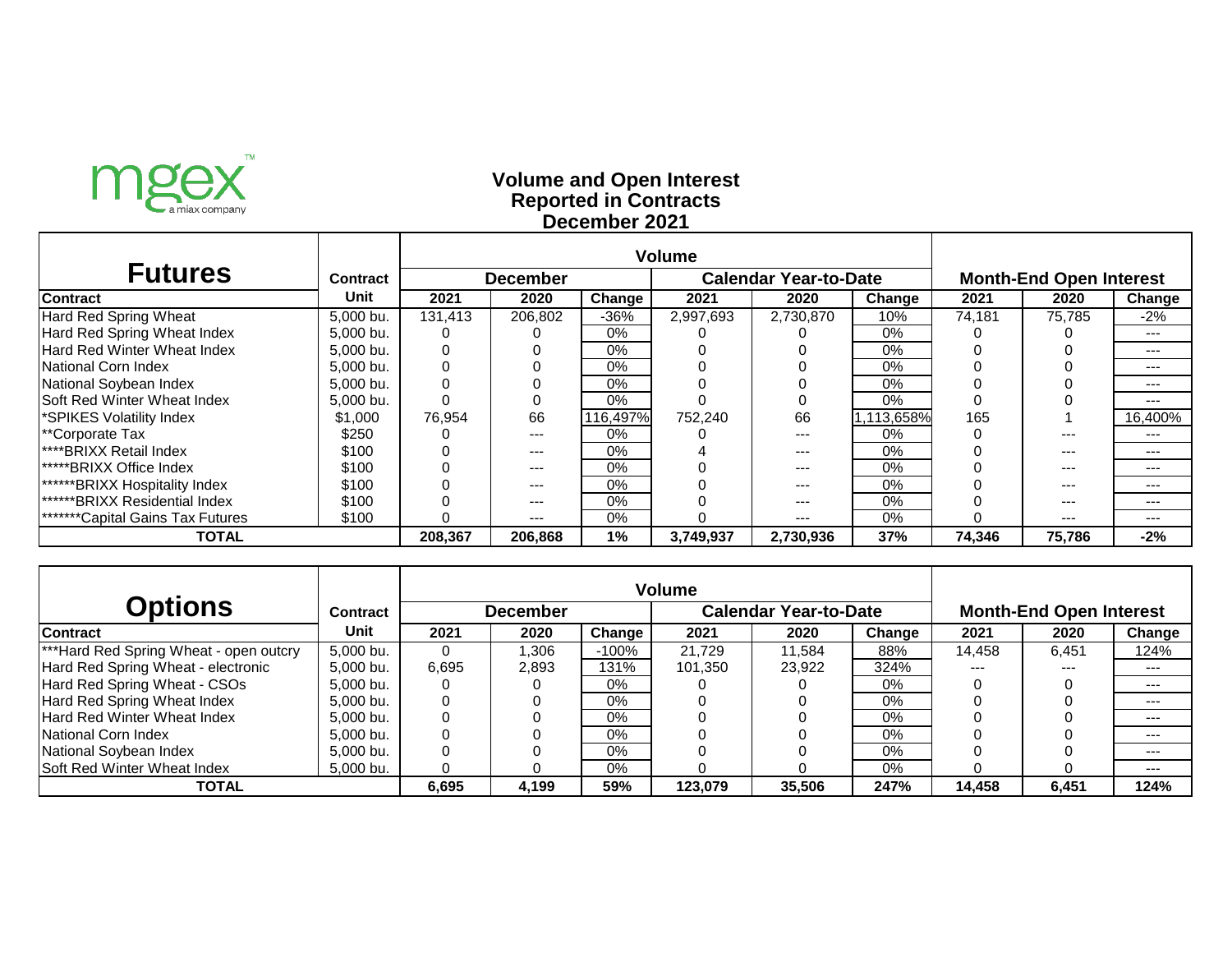|                                  | Volume          |         |        |                              |           |        |                                |        |        |
|----------------------------------|-----------------|---------|--------|------------------------------|-----------|--------|--------------------------------|--------|--------|
| <b>TOTAL FUTURES AND OPTIONS</b> | <b>December</b> |         |        | <b>Calendar Year-to-Date</b> |           |        | <b>Month-End Open Interest</b> |        |        |
|                                  | 2021            | 2020    | Change | 2021                         | 2020      | Change | 2021                           | 2020   | Change |
|                                  | 215,062         | 211,067 | 2%     | 3,873,016                    | 2,766,442 | 40%    | 88,804                         | 82,237 | 8%     |

#### **Total MGEX Volume:**

| December Record - 2021:             | 215.062 |
|-------------------------------------|---------|
| <b>Change From Previous Record:</b> | 2%      |
| December 2020:                      | 211.067 |

November 18, 2019 and was suspended after the close on November 29, 2019. \*SPIKES Futures was relaunched and began trading on December 14, 2020. The contract previously began trading on

\*\*Corporate Tax Futures was launched on May 24, 2021.

\*\*\*HRSW Open Outcry Options suspended on September 30, 2021.

\*\*\*\*BRIXX Retail Futures was launched on October 18, 2021.

\*\*\*\*\*BRIXX Office Futures was launched on November 8, 2021.

\*\*\*\*\*\*BRIXX Hospitality and BRIXX Residential Futures were launched on November 22, 2021.

\*\*\*\*\*\*\*\*Capital Gains Tax Futures was launched on December 6, 2021.